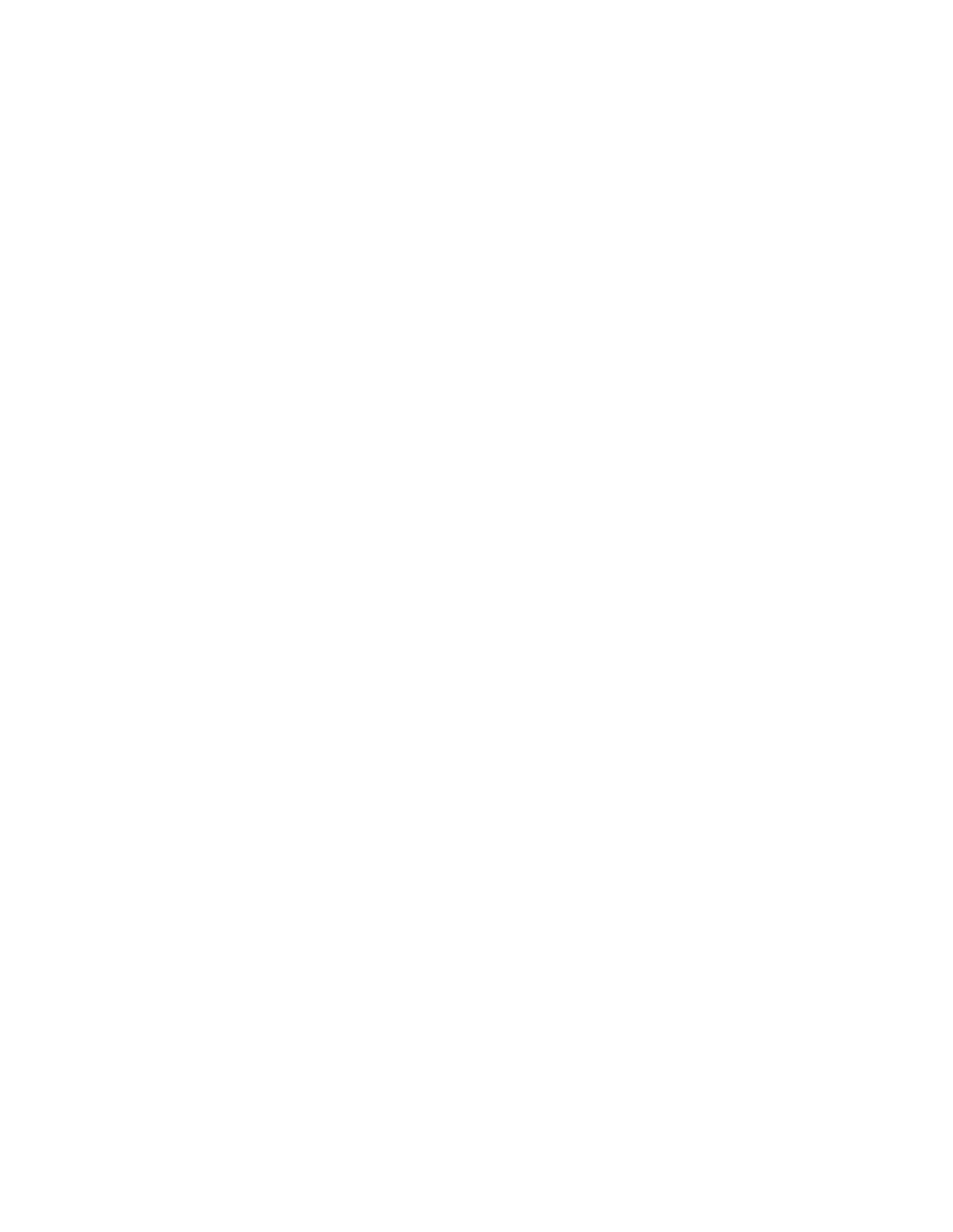## **NOTICE**

This Technical Publication has been prepared to provide QWEST Communications International Inc. (QWEST) suppliers of telecommunications equipment information on COMMON LANGUAGE<sup>®</sup> Equipment Identification CLEI™ codes and their assignment to central office equipment. In addition, this publication provides information on the requirement by QWEST that all central office equipment must have COMMON  $L$ ANGUAGE $<sub>®</sub>$  identification as a part of that product.</sub>

QWEST Communications International Inc. reserves the right to revise this document for any reason, including but not limited to, conformity with standards promulgated by various governmental or regulatory agencies; utilization of advances in the state of the technical arts; or to reflect changes in the design of equipment, techniques, or procedures described or referred to herein.

Liability to anyone arising out of use or reliance upon any information set forth herein is expressly disclaimed, and no representation or warranties, expressed or implied, are made with respect to the accuracy or utility of any information set forth herein.

This document is not to be construed as a suggestion to any manufacturer to modify or change any of its products, nor does this publication represent any commitment by QWEST Communications International Inc. to purchase any specific products. Further, conformance to this publication does not constitute a guarantee of a given supplier's equipment and/or its associated documentation.

Ordering information for QWEST Technical Publications can be obtained from the Reference Section of this document.

If further information is required, please contact:

QWEST Communications International Inc. Manager – New Services Planning 700 W. Mineral Ave. MN-F15.15 Littleton, CO 80120 (303) 707-7107 (303) 707-9497 Fax # E-mail: jhsmit2@qwest.com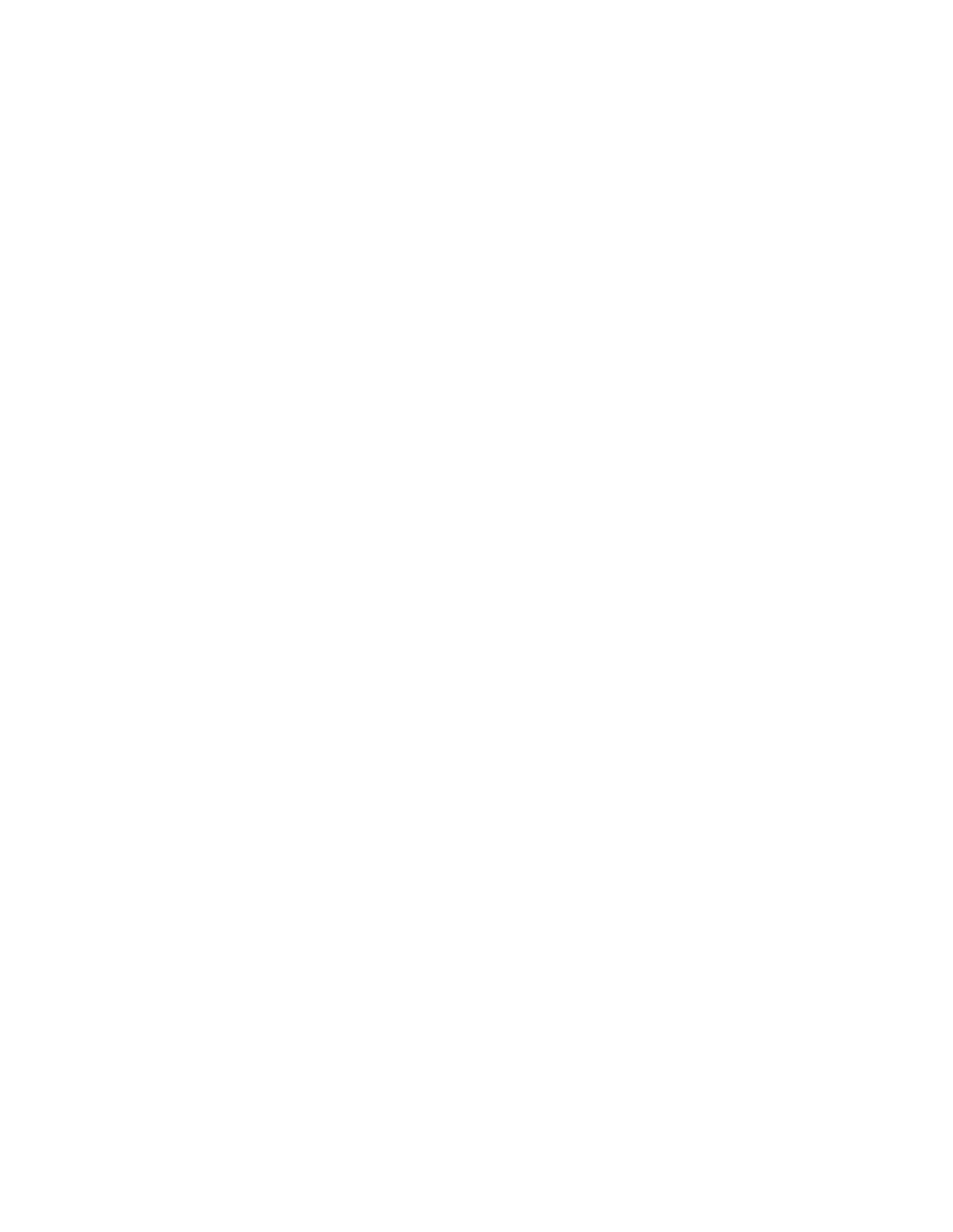#### COMMENTS on PUB 77361

#### PLEASE TEAR OUT AND SEND YOUR COMMENTS/SUGGESTIONS TO:

QWEST Corporation Manager – New Services Planning 700 W. Mineral Ave. MN-F15.15 Littleton, CO 80120 (303) 707-7107 (303) 707-9497 Fax # E-mail: jhsmit2@qwest.com

Information from you helps us to improve our Publications. Please take a few moments to answer the following questions and return to the above address.

| Was this Publication valuable to you in understanding  |      |       |
|--------------------------------------------------------|------|-------|
| The technical parameters of our service?               | YES  | NO I  |
| Was the information accurate and up-to-date?           | YES  | NO I  |
| Was the information easily understood?                 | YES  | NO I  |
| Were the contents logically sequenced?                 | YES  | NO L  |
| Were the tables and figures understandable and helpful | YES  | NO DI |
| Were the pages legible?                                | YES. | NO.   |

If you answered NO to any of the questions and/or if you have any other comments or suggestions, please explain:

 $\Box$  $\Box$ 

| (Attach additional sheet, if necessary) |              |
|-----------------------------------------|--------------|
| Name                                    | Date _______ |
| Company                                 |              |
| <b>Address</b>                          |              |
| <b>Telephone Number</b>                 |              |
| E-Mail                                  |              |

Throughout this publication, the term QWEST signifies QWEST Communications International Inc.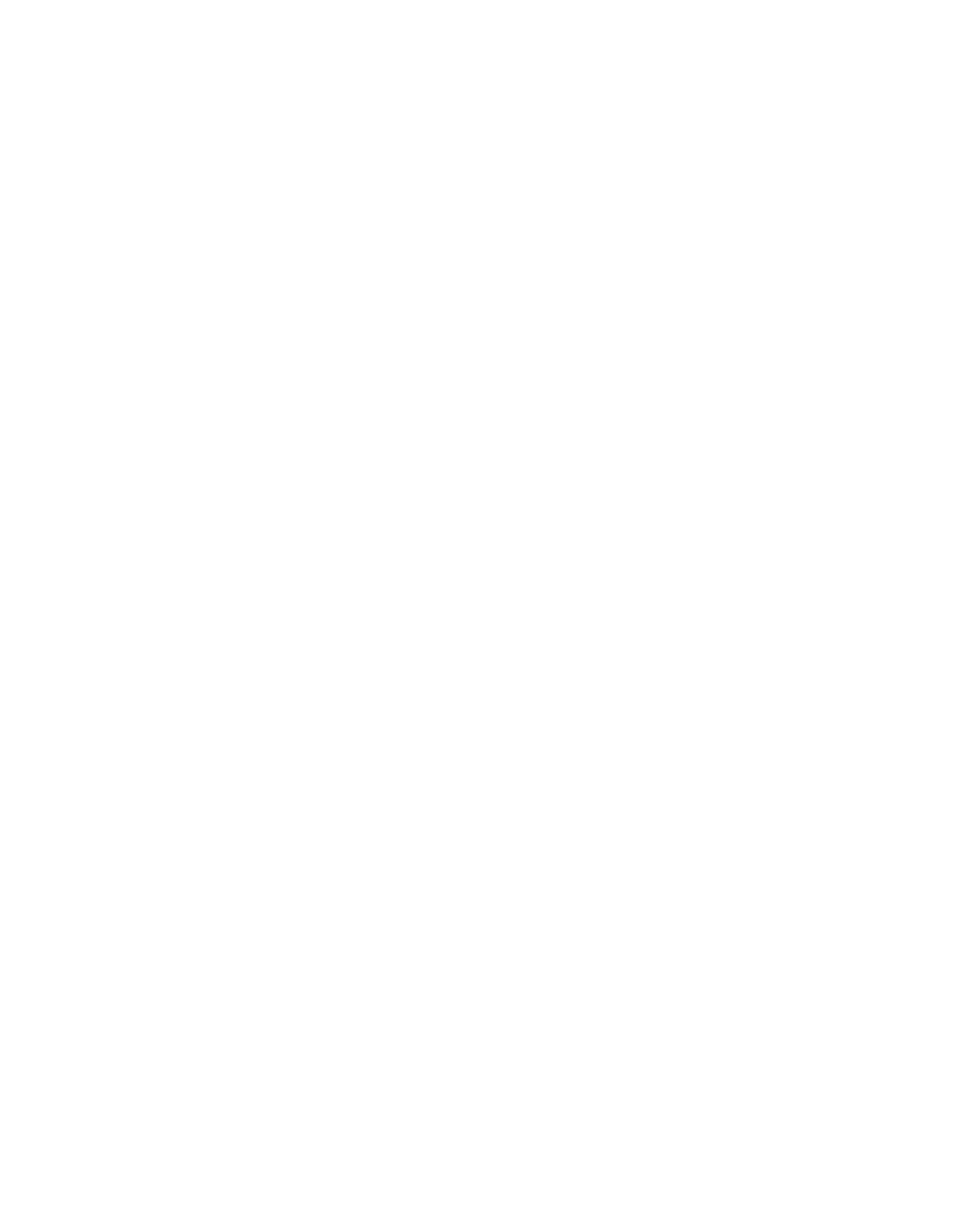| 1.             | 1.1<br>1.2                                                                                       |
|----------------|--------------------------------------------------------------------------------------------------|
| 2.             | 2.1<br>2.2<br>2.3<br>2.4<br>Equipment Designs Using Another Manufacturer's Equipment  2-2<br>2.5 |
| 3.             | 3.1<br>3.2<br>3.3<br>3.4                                                                         |
| 4.             | 4.1<br>Detailed Continuing Property Record (DCPR) Catalog  4-1<br>4.2<br>4.3                     |
| 5.             | 5.1<br>5.2<br>5.3<br>5.4                                                                         |
| 6.             |                                                                                                  |
| 7 <sub>1</sub> | 7.1<br>7.2<br>7.3                                                                                |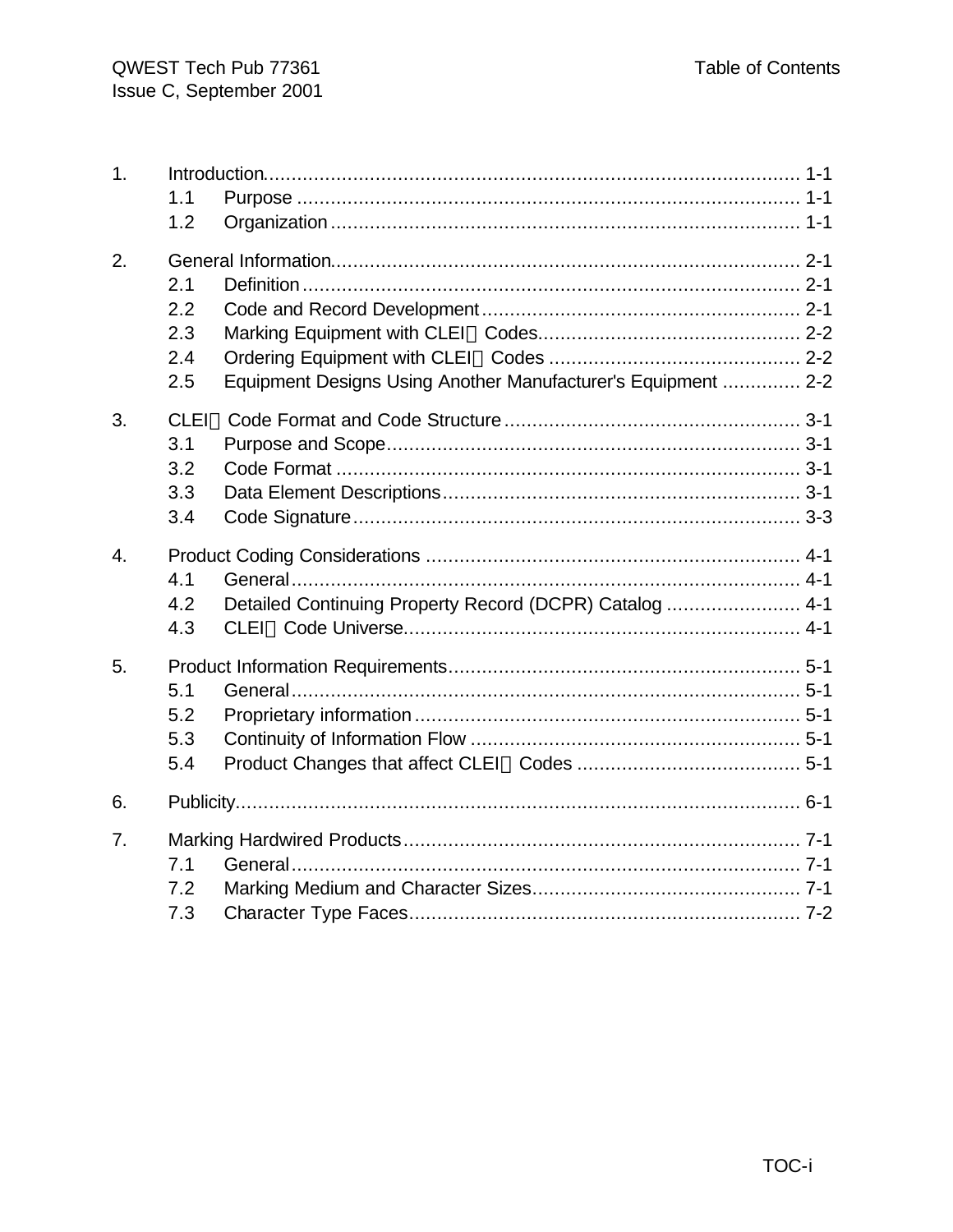## **CONTENTS** (Continued)

|     |      | <b>Chapter and Section</b>                           | Page |
|-----|------|------------------------------------------------------|------|
| 8.  |      |                                                      |      |
|     | 8.1  |                                                      |      |
|     | 8.2  |                                                      |      |
|     | 8.3  |                                                      |      |
|     | 8.4  |                                                      |      |
|     | 8.5  |                                                      |      |
|     | 8.6  |                                                      |      |
|     | 8.7  |                                                      |      |
|     | 8.8  | Product Manufacturing and Design Changes Affecting   |      |
|     |      |                                                      |      |
|     | 8.9  |                                                      |      |
|     | 8.10 | CLEI™-Coded Products Lacking Bar Code Label Data 8-4 |      |
|     | 8.11 |                                                      |      |
|     | 8.12 |                                                      |      |
|     | 8.13 |                                                      |      |
| 9.  |      |                                                      |      |
| 10. |      |                                                      |      |
| 11. |      |                                                      |      |
|     | 11.1 |                                                      |      |
|     | 11.2 |                                                      |      |
| 12. |      |                                                      |      |
|     | 12.1 |                                                      |      |
|     | 12.2 |                                                      |      |
|     | 12.3 |                                                      |      |
|     | 12.4 |                                                      |      |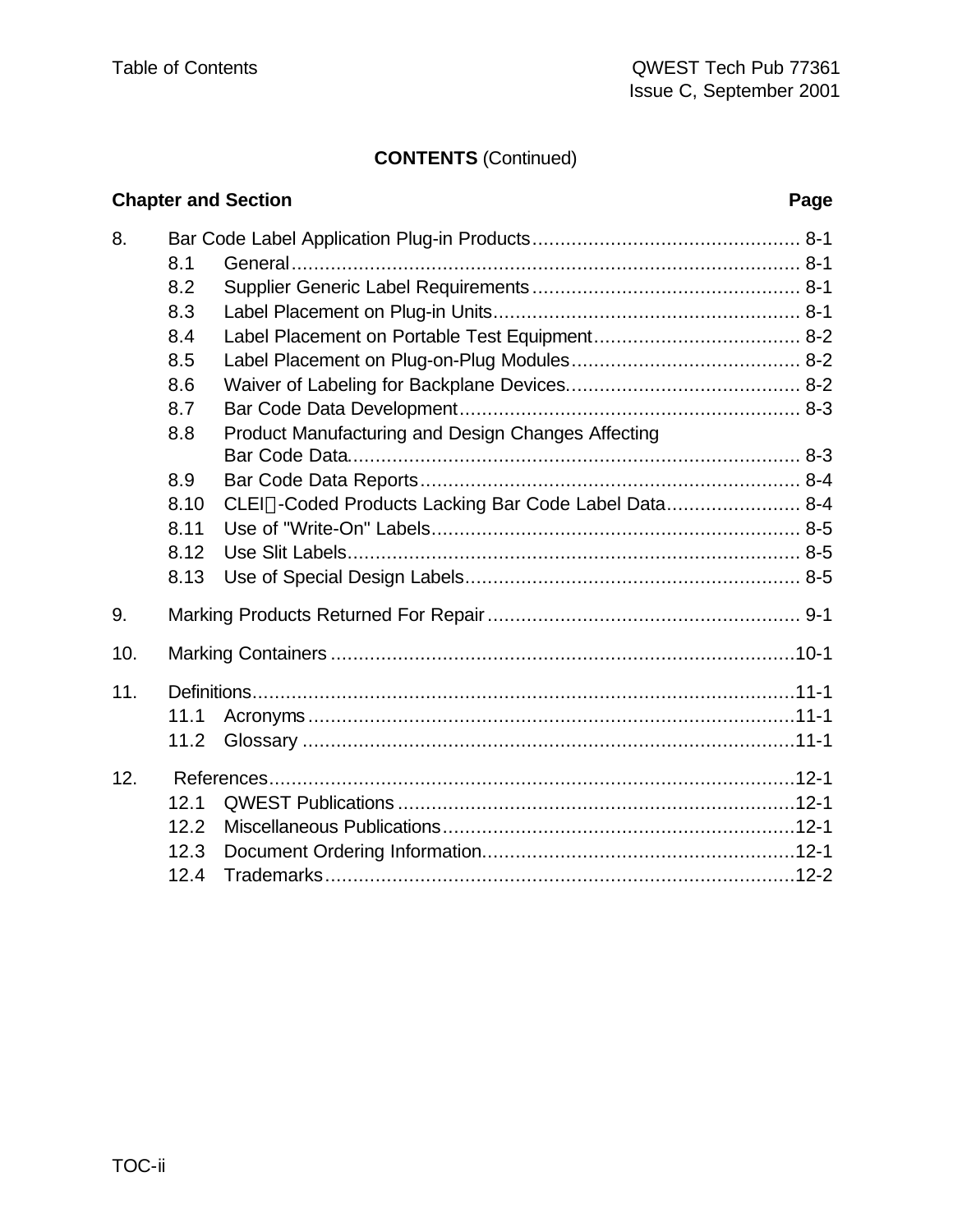## **1. Introduction**

## **1.1 Purpose**

This Technical Publication has been prepared to provide QWEST Communications, Inc. (U S WEST) suppliers of telecommunications equipment information on COMMON LANGUAGE<sup>®</sup> Equipment Identification CLEI™ codes and their assignment to central office equipment. In addition, this publication provides information on the requirement by QWEST that all central office equipment must have COMMON LANGUAGE identification as a part of that product.

## **1.2 Organization**

Section 1. provides the purpose and organization of this publication. Section 2. describes quidelines and routines. Section 3. describes the  $CLEI^{\pi}$  code and Section 4. provides the information on the types of products that are assigned  $CLEI^{\pi}$  codes. Section 5. describes information about the products that are required for the coding process. Section 6. provides information on the use of the CLEI™ codes by suppliers. Section 7. provides guidelines for marking of CLEI™ codes on frames and hardwired equipment. Section 8. provides quidelines for the marking of  $CLEI^{\pi}$  codes on plug-ins and portable test equipment. Section 9. provides information on the marking of products that are returned for repair. Section 10 provides guidelines for marking of CLEI<sup>M</sup> codes on shipping containers and packages. A glossary of terms used in this publication is provided in Section 11. Also provided is a list of references in Section 12.

#### **Notes:**

- 1. The name of QWEST is to include the 14 states of Arizona, Colorado, Idaho, Iowa, Minnesota, Montana, Nebraska, New Mexico, North Dakota, Oregon, South Dakota, Utah, Washington and Wyoming.
- 2. COMMON LANGUAGE<sup>®</sup> Equipment Identification CLEI<sup> $M$ </sup> coding includes the development of Continuing Property Record (CPR) Equipment Catalog Item Records (ECIR) and Bar Code Label Data.

The supplier is required to negotiate a contract with Telcordia Communications Research (Telcordia) for initial and ongoing CLEI<sup> $M$ </sup> code assignment. Information regarding this can be obtained by calling the District Manager, Marketing and Customer Support, Telcordia Communications Research Language Standards Division on (201) 699-3026.

The coding assignment must accompany supplier products at the time the item is received at QWEST facilities.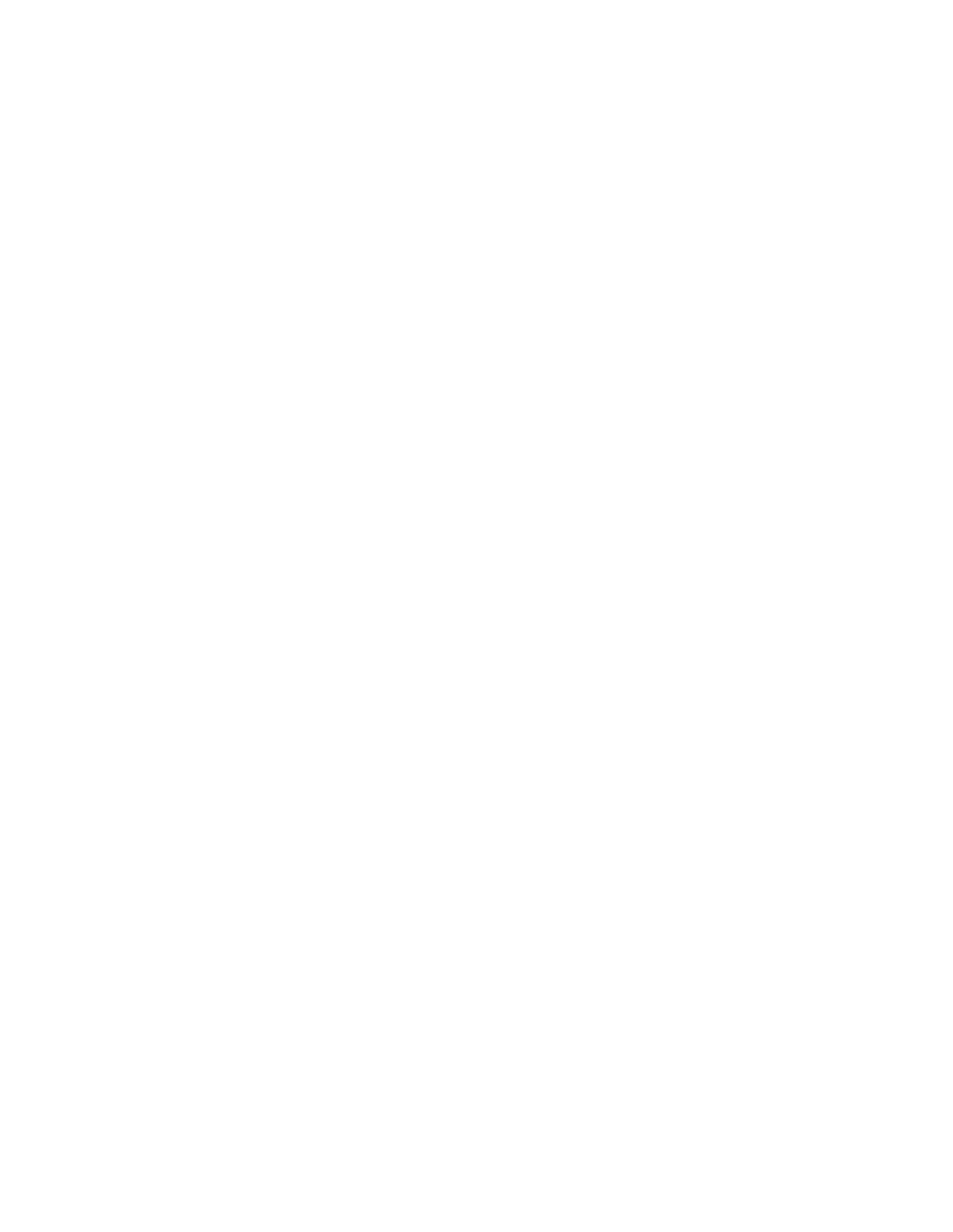## **2. General Information**

## **2.1 Definition**

 $CLEI^{\pi}$  codes are unique codes that provide a standard method of identifying telecommunications equipment or products in a uniform feature-oriented language. These codes are required for circuit design, circuit layout, assignment and inventory management work as well as for estimating, planning, and ordering functions. The codes are also used for interfacing with various computer-based business information systems at appropriate levels in their structured identification hierarchy.

Accounting records that provide investment, capital, and expense data required by federal and state agencies for taxing purposes as well as setting telephone rates are associated with the use and administration of telecommunications equipment in QWEST. All telephone equipment categorized for central office usage, Federal Communications Commission (FCC) Uniform System of Accounts (USOA), Part 31 and 32, are assigned Continuing Property Record numbers for the above mentioned purposes and become an integral part of the identification of the equipment.

## **2.2. Code and Record Development**

The Telcordia Language Standards Division is responsible for the development and maintenance of CLEI™ codes and other associated data for equipment purchased by QWEST. The development of these codes and records occurs through requests submitted by suppliers of the equipment to Telcordia Communications Research.

Requests for coding from suppliers must be accompanied by sufficient technical information about the equipment, as described in Telcordia Technical Reference TR-ISD-000325, "Information Required from Equipment Suppliers for Operations Systems". Forms are included in TR-ISD-000325 for submitting requests as well as the associated technical information to the Telcordia Language Standards Division. Suppliers must submit requests for the development of CLEI™ codes to:

> Telcordia Communications, Inc. Language Standards Division Production Control Room 4C863 444 Hoes Lane, CN-1300 Piscataway, New Jersey 08854-4182

• When the Telcordia Language Standards Division receives a request, the attached technical data is examined to determine if it is sufficient for coding purposes. If sufficient data is not received, the requester is contacted and informed of the additional data required. Codes and records cannot be developed until all of the required data is received.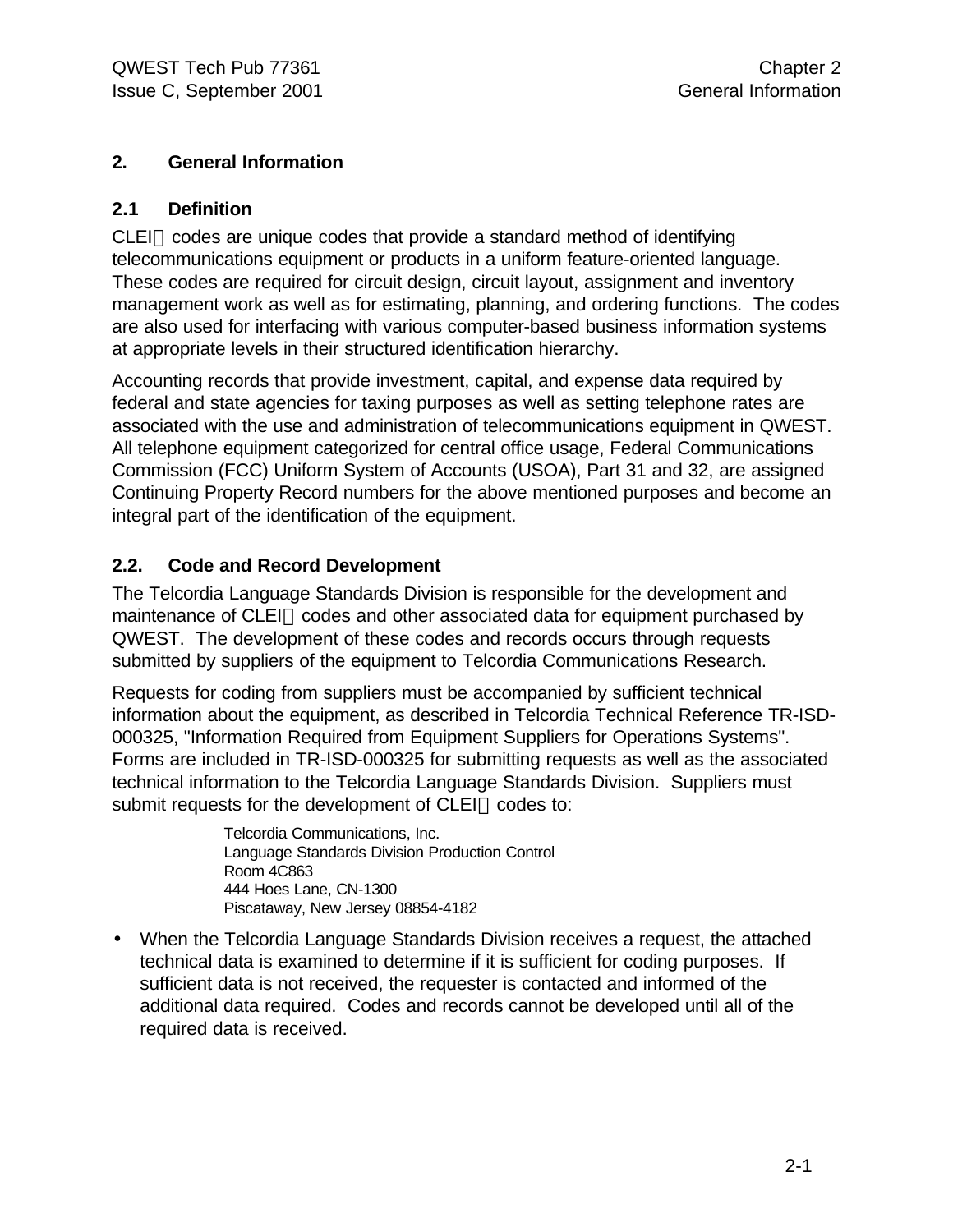- When sufficient data is provided by the supplier, a Language Standards Division engineer familiar with the class of equipment to be analyzed determines if the equipment: Has already been coded, requires codes, or cannot be coded (does not fit code universe, Section 4. and Technical Reference TR-ISD-000325).
- When applicable, bar code label data is developed.
- On completion of the analysis and coding process, the Language Standards Division notifies the suppler with a list of the assigned codes and associated data.

## **2.3 Marking Equipment with CLEIä Codes**

All central office equipment assigned CLEI<sup> $M$ </sup> codes and is purchased by QWEST must be marked with CLEI<sup> $M$ </sup> codes by the suppler. The quidelines for marking hardwired equipment with CLEI™ codes involves a number of processes as described in Section 7. All plug-in equipment and portable test equipment must be marked or remarked as described in Section 8. Products that are repaired must also be marked or remarked as described in Section 9. The method of marking the CLEI<sup>™</sup> codes on shipping containers will be in agreement with the guidelines described in Section 10.

## **2.4 Ordering Equipment with CLEIä Codes**

 $QWEST$  may order equipment according to the CLEI<sup> $M$ </sup> codes that have been assigned, rather than by the conventional part numbers. Therefore, suppliers should be aware that Purchase Orders may be prepared using only the CLEI<sup>M</sup> code designation.

#### **2.5 Equipment Designs Using Another Manufacturer's Equipment**

In the event a suppler uses equipment of another manufacturer in their equipment designs and does not physically re-designate the user's product identity scheme and/or logo, the supplier should either submit a request for the coding of the embedded equipment itself, or have the supplying manufacturer do so. If supplier's central office equipment is altered by QWEST after purchase, then it shall be QWEST's responsibility to obtain any additional CLEI™ coding. If the embedded equipment has been redesigned by a manufacturer, requests must be submitted for coding by that manufacturer. Codes and records will be developed for the appropriate manufacturer whose identity is designated.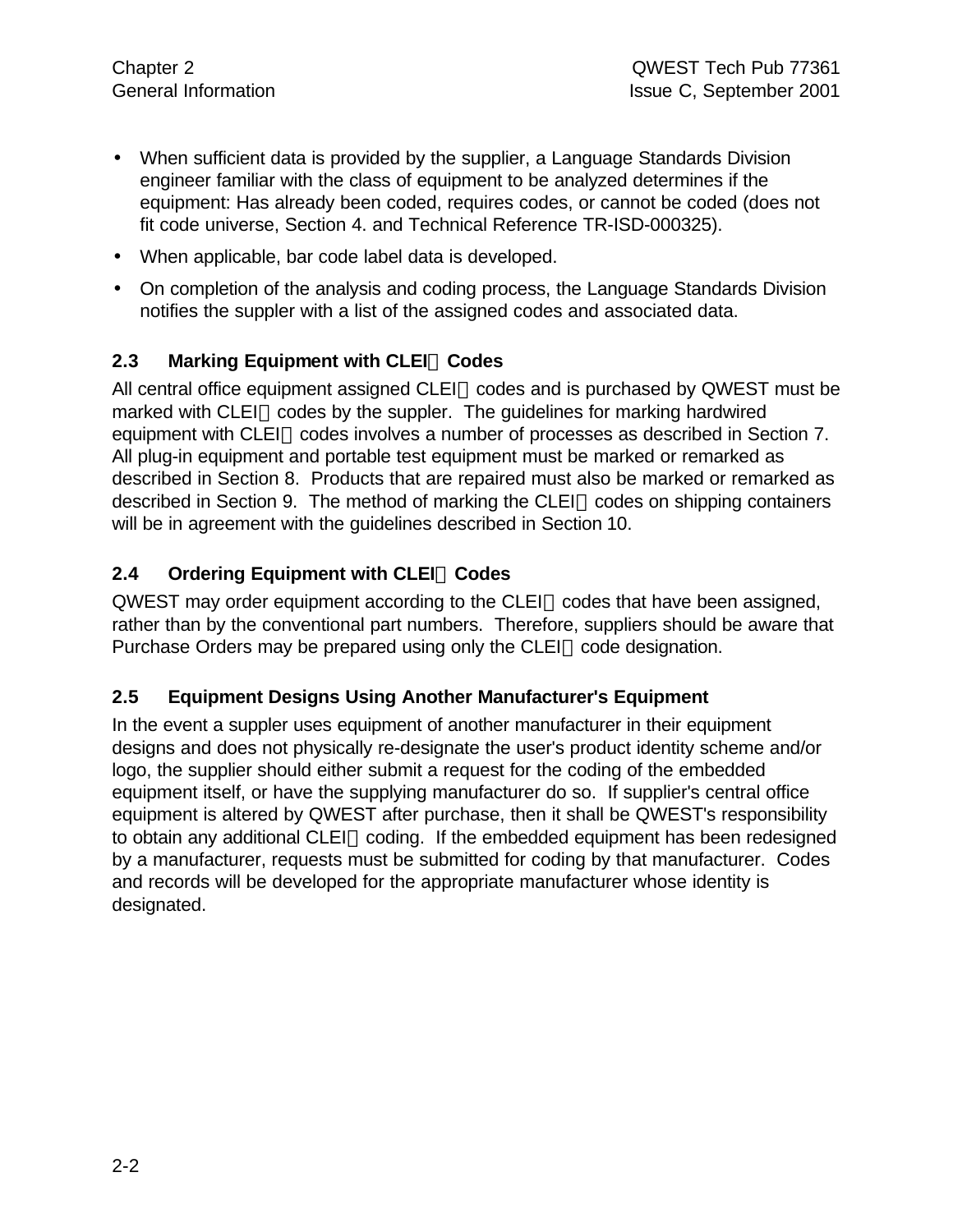## **3. CLEIä Code Format and Code Structure**

## **3.1 Purpose and Scope**

A prime objective in the development of a CLEI<sup> $M$ </sup> code is that the functional capabilities and design intent for the product are properly accounted for and correlated with appropriate code assignments. The following paragraphs describe the format and code structure which provide for a standard form of coded identification of equipment entities. The purpose of this format and code structure is for efficient information exchange and product management by QWEST.

 $CLEI^{\pi}$  codes provide the structure and coded representation of equipment entities that are used together with associated records and are intended as an aid for: equipment and ordering; recording-keeping and assignment for circuit layout design; identification of equipment within circuit details exchanged between telecommunications carriers; and selecting inventory for circuit assignments, maintenance or modification.

## **3.2 Code Format**

The format of a CLEI<sup> $M$ </sup> code consists of ten alphanumeric characters apportioned to five data elements, as follows:

| <b>DATA</b>    | <b>ELEMENT</b>  | NO. OF            | <b>ELEMENT</b> |
|----------------|-----------------|-------------------|----------------|
| <b>ELEMENT</b> | <b>NAME</b>     | <b>CHARACTERS</b> | <b>CODES</b>   |
|                | Family          | 2 (Pos 1,2)       | Alphanumeric   |
|                | Subfamily       | $2$ (Pos 3,4)     | Alphanumeric   |
|                | <b>Features</b> | 3 (Pos 5-7)       | Alphanumeric   |
|                | Reference       | 1 (Pos 8)         | Alphanumeric   |
|                | Complemental    | 2 (Pos 9,10)      | Alpha          |

#### **3.3 Data Element Descriptions**

The Family Data Elemental denotes an equipment family or type. For example, D4 Channel Bank equipment might be assigned a Family code of D4. The subfamily element denotes functional categories within an equipment family. For example, an E&M Signaling Channel Unit might be coded CE.

The Family and Subfamily Data Elements taken together comprise a Basic Code. The four-character Basic Code is generally mnemonic and may be assigned to a variety of manufactured equipment having similar features. Conversely, several Basic Codes might be assigned to a single equipment system, which provides many dissimilar functions. The choice is determined when a functional analysis of the equipment is made. Each basic code assigned is unique within the CLEI<sup> $M$ </sup> universe. When a product is applicable to more than one Family or Basic Code, it will be generally coded for its predominant use.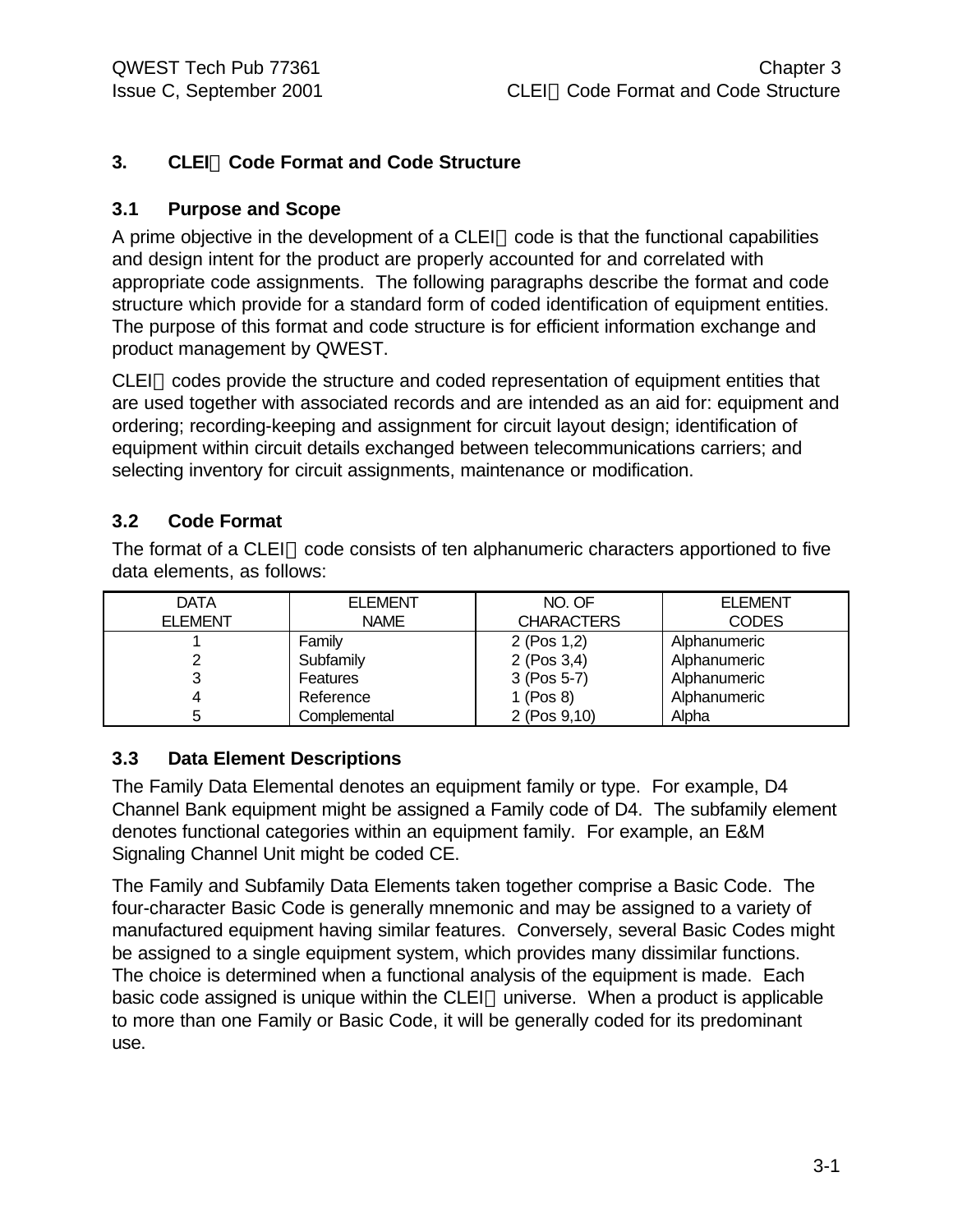The features Data Element denotes optional service and design capabilities available within a type of equipment when compared to similar equipment of the same or other manufacturers. Consideration is given to the following items when the Features Data Element is encoded:

- Operating Features: Optional features provided for fulfilling telephone company needs. Features are restricted to optional operating functions that are considered in developing a circuit using combinations of various equipment. Locally administered or non-record-type optional features are excluded.
- Lead-Set Features: External lead-sets required for circuit operation. Excluded are optional leads that are required for peripheral support or used for test equipment.
- Line Facility Restrictions: Features determined by line facility interface restrictions, e.g. 600-ohms versus 900-ohms impedance.
- Redesigned Equipment: Equipment that combines already separately coded features into a redesigned unit for universal use, providing all features. It may be assigned new feature code(s).
- Vintage: A code that is assigned to a feature or set of features will remain unchanged, regardless of the vintage of the product.
- Physical Differences: Codes are not generally assigned for physical differences of equipment (e.g., arrangement of components, panel size) that do not affect functional features. However, separate codes are assigned when physical differences of plugin products result in mounting incompatibility.

The consideration of the bulleted items above is applied equally to hard-wired equipment, plug-in products, and shop-wired frame equipment. In the case of shop-wired frame equipment, attention is also addressed to any feature that affects the capacity of mountings or the mounting circuit.

The Complemental Data Element denotes other information that supports the data represented by the first four data elements and which provides for a unique equipment identity. Examples of typical information represented by this data element are manufacturing vintage, version data, and circuit, wiring or equipment data.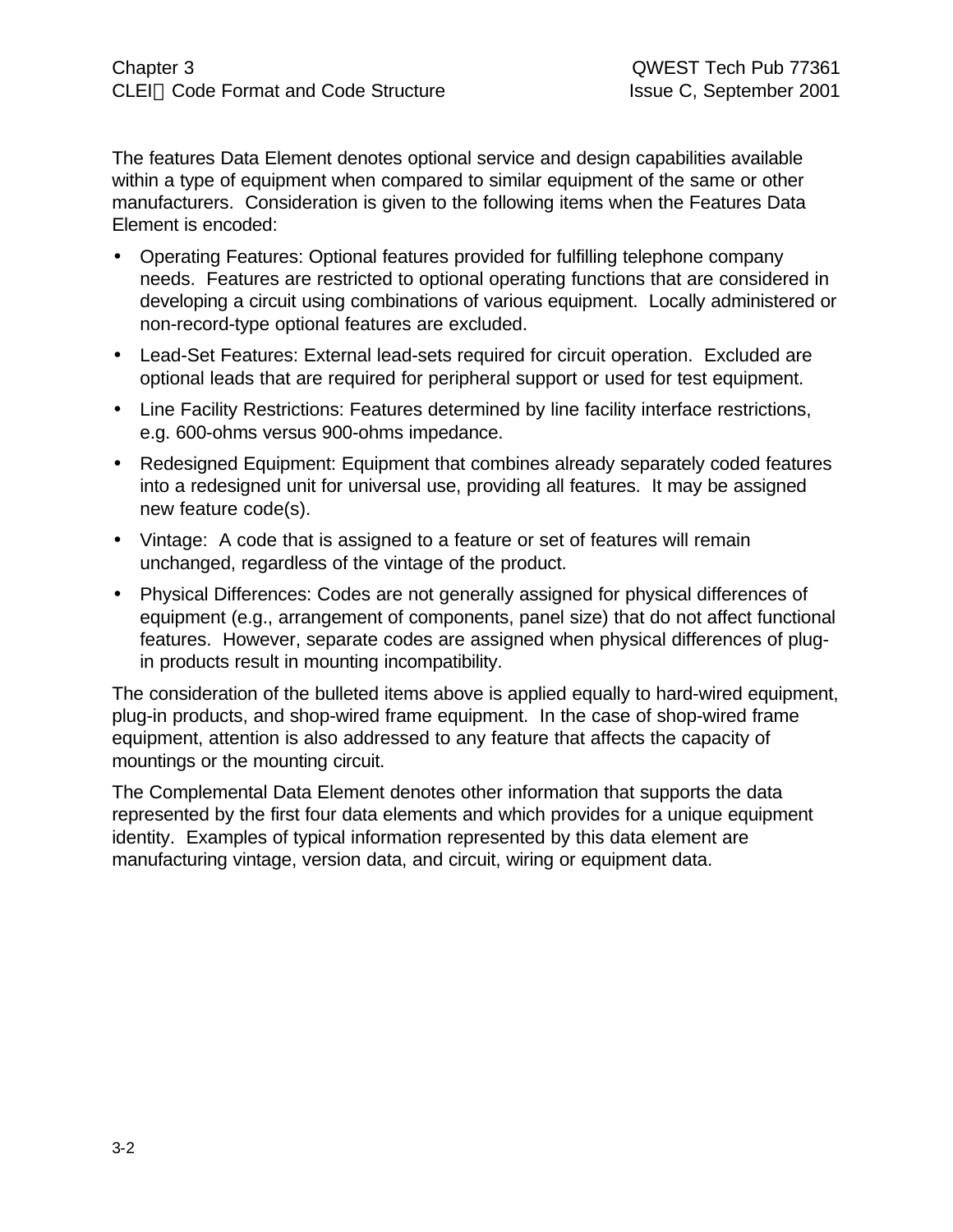## **3.4 Code Signature**

Although a full CLEI™ code is described as having ten characters and five data elements, the code structure differs for the various application of the code in the equipment hierarchy. Variable length CLEI™ codes will be developed and provided for equipment as follows:

| TYPE                                                | DATA ELEMENTS               | CODE              |
|-----------------------------------------------------|-----------------------------|-------------------|
|                                                     |                             | <b>CHARACTERS</b> |
| 1. Frame Equipment                                  | Family, Subfamily, Features |                   |
| 2. Hardwired units and<br>mountings for<br>plug-ins | All except Complemental     |                   |
| 3. Plug-ins and<br>portable test equipment          | All                         | 10                |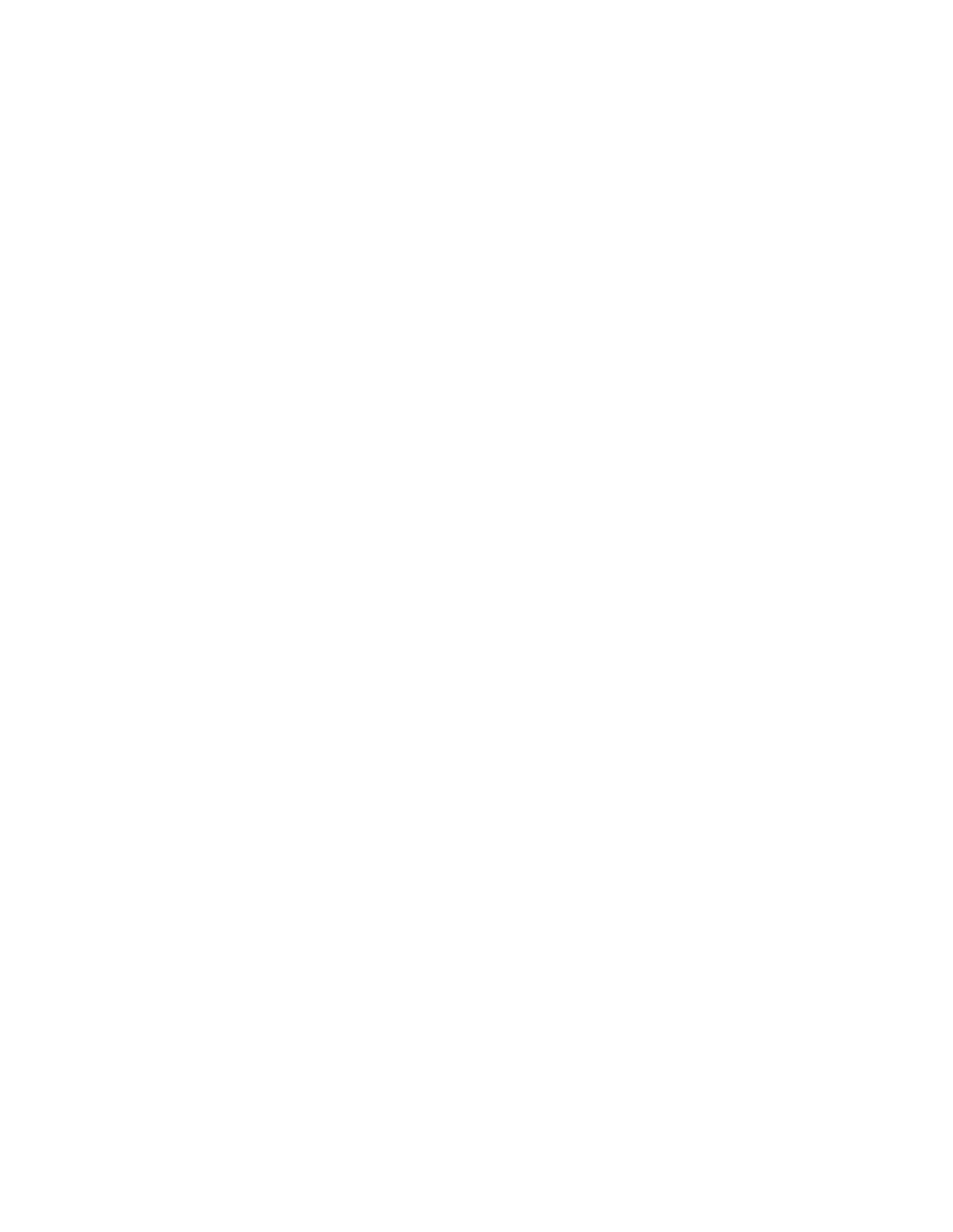## **4. Product Coding Considerations**

## **4.1 General**

 $CLEI<sup>TM</sup> codes and inventory records are developed for telecommunications equipment$ and apparatus consistent with the needs of QWEST planning, engineering, provisioning, accounting, inventory control, ordering, and maintenance functions. The coding of central office equipment and apparatus is the main area of concern for supplying the requirements of operations associated with these functions.

## **4.2 Detailed Continuing Property Record (DCPR) Catalog**

The DCPR Catalog is an accumulation of CPRs for items of property and capital investment data is detailed by FCC USOA, Parts 31 and 32, and Telcordia Accounting Standards A-1 letter. The catalog reflects accounting classification data and separations methods studies data, which is used by QWEST for tracking Central Office Equipment (COE) investment.

Although items for investment purposes will be accounted for as COE, not all items will be uniquely identified with individual property records. Most smaller items (e.g., nuts, bolts, piece parts, fuses, cabling, etc., as well as items not uniquely identifiable when installed), fall into the category of non-COE. Such items are not generally billed separately on new installations or major modifications and, therefore, are handled as "minor" material.

## **4.3 CLEIä Code Universe**

 $CLEI<sup>TM</sup> codes are not developed for all of the items included in the DCPR catalog. The$ universe of items that are coded is substantially smaller and consists generally of equipment that is in the transmission path of the telephone network.

The determination of what items require CLEI<sup> $M$ </sup> codes is initially made on a major product category level. Typical categories that are coded are voice frequency transmission equipment, carrier transmission equipment, radio transmission equipment, assignable power equipment, and all central office plug-in units and portable test equipment.

The definition of the CLEI<sup> $M$ </sup> code universe is explained further in Telcordia Technical Reference TR-ISD-000325.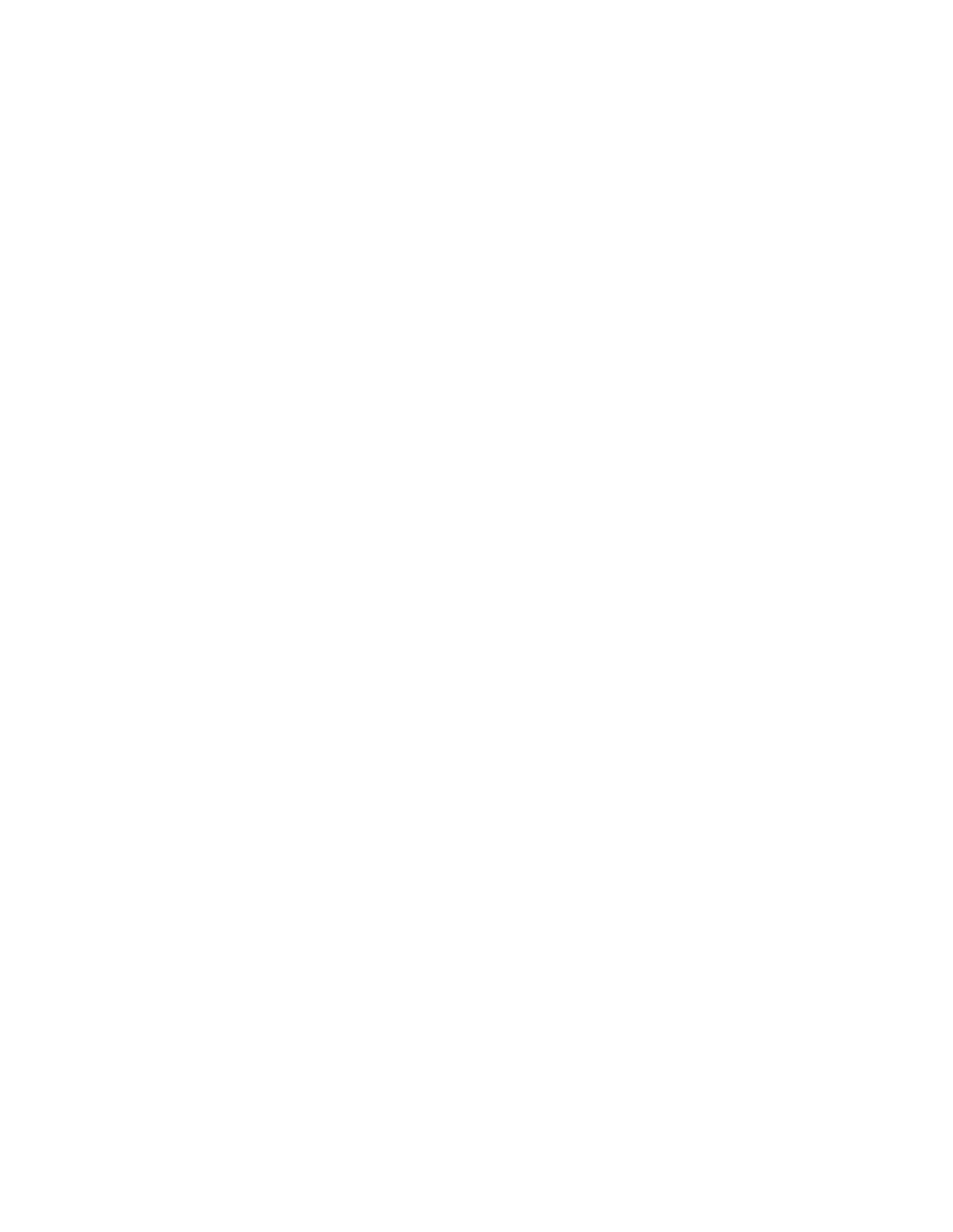## **5. Product Information Requirements**

## **5.1 General**

To accomplish the task of coding products, it is necessary to obtain sufficient information about the product to assure proper identification and to adequately cover all of its functional features and options. See Telcordia Technical Reference TR-ISD-000325 for specific technical information required for CLEI™ coding.

## **5.2 Proprietary information**

Normally, the satisfactory development of CLEI<sup>™</sup> codes and associated property and inventory records may be accomplished without the need for any proprietary information of a supplier. Accordingly, a submission of proprietary information is neither solicited nor expected.

## **5.3 Continuity of Information Flow**

After initial technical data is obtained and CLEI™ codes and records have been developed, technical enhancements and improvements that change the operational quality and characteristics of a product will contribute to the need for changes in existing record data and require new codes. CLEI™ code development is a sustained process in which changes in products are continually reflected in the codes. As product changes occur, code data will be reviewed and updated. Therefore, non-proprietary information associated with all planned changes in the design of a product, whether minor or complex, will be made available to Telcordia Communications Research for code review.

## **5.4 Product Changes that affect CLEIä Codes**

Typical product changes that affect CLEI™ codes or the associated inventory and property records are:

- Changes in a product's identification, e.g., part number, and/or secondary identifiers such as issue, series, vintage, etc.
- Changes in addition to, or deletions from the functional capabilities or applications of the product.
- A change in the manufacturer of a product.
- Any change that affects the bi-directional interchangeability, either physically or electrically, of any unit with its predecessor.
- Class A changes applied to plug-in units. See QWEST Technical Publication 77354, Guidelines for Product Change Notices, for a description of a Class A change.

•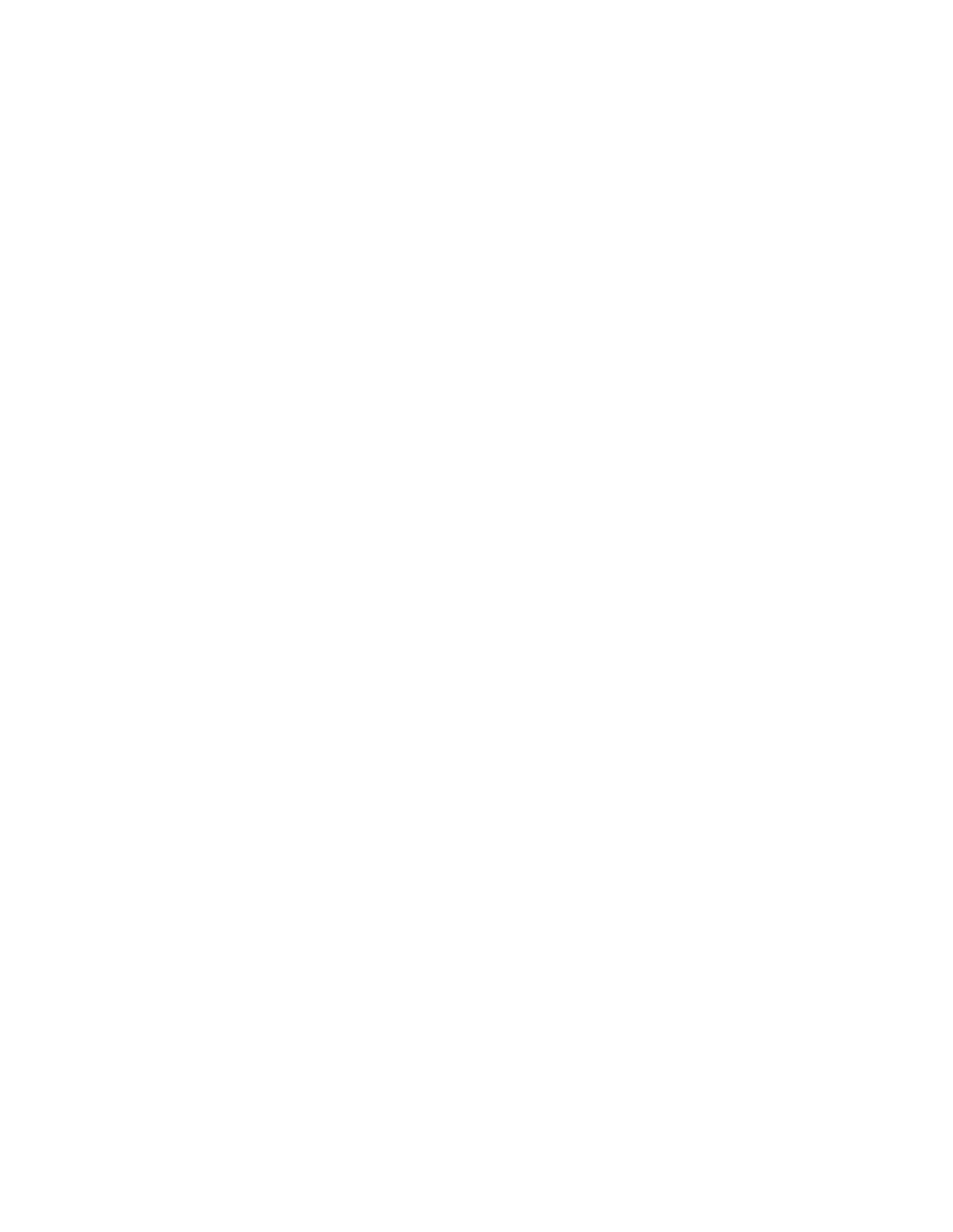## **6. Publicity**

QWEST does not endorse suppliers, their products, or their services. This policy is meant to avoid any situation that can produce the following undesirable results:

- Express endorsement of a particular supplier, product, or service may lead to an undue burden by requiring similar endorsements of other suppliers' products or services and also to avoid favored treatment.
- Implied or apparent endorsement can result in a misunderstanding on the part of others as to QWEST's evaluation or acceptance of particular suppliers, products or services.

Suppliers must not use CLEI™ codes or data in their advertising or promotion brochures if an inference of endorsement by QWEST is suggested.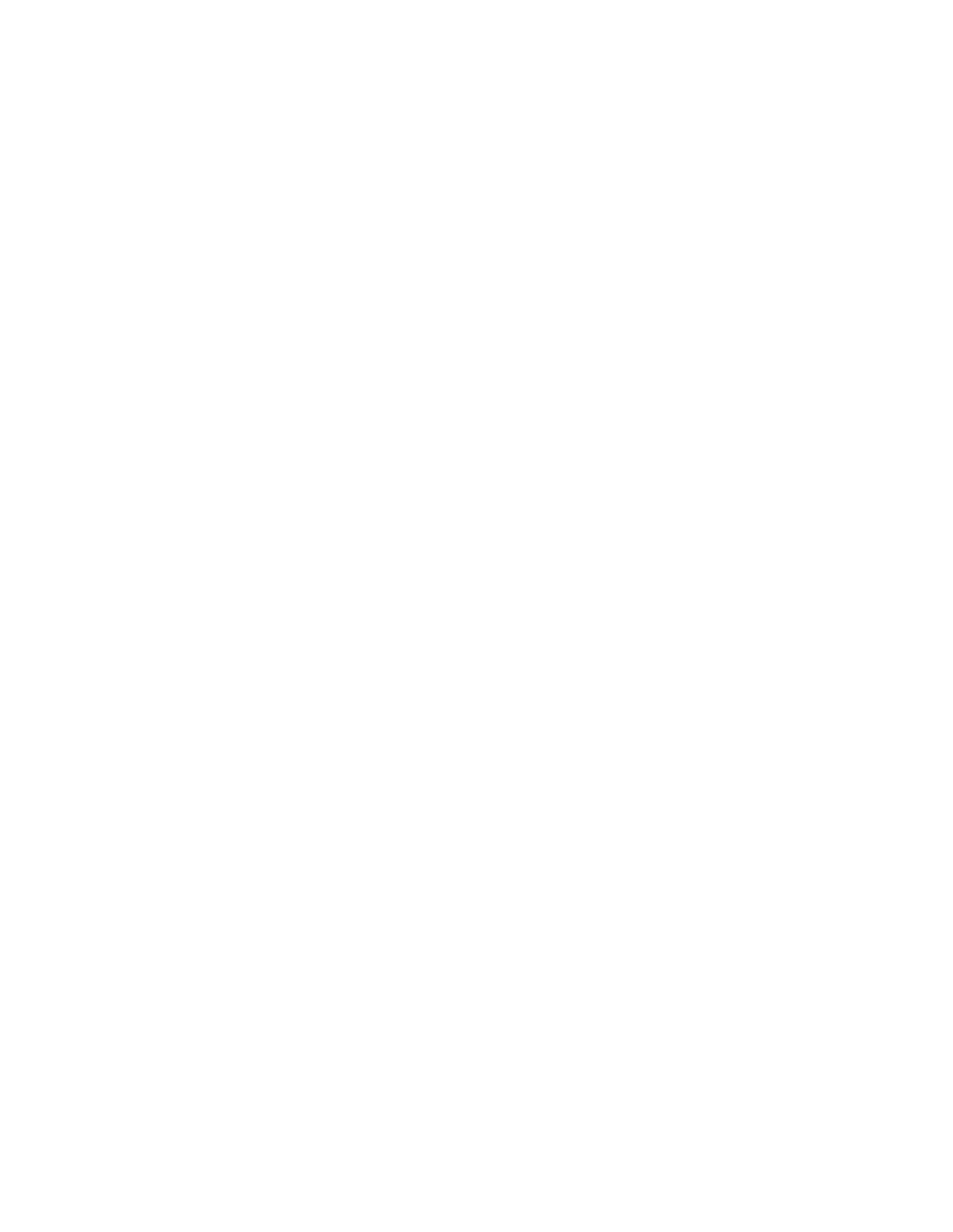#### **7. Marking Hardwired Products**

#### **7.1 General**

 $CLEI^{\pi}$  codes that are marked on hard-wired products will be visible when viewed from an in-service or installed position.

Space will be allocated to mark a full ten-character code. For hard-wired units, the marking will be eight characters with space allocated for two additional characters on one line. For frames, the allocation is seven characters, which will always appear horizontally on one line.

The codes will be marked horizontally or vertically, never diagonally. It is preferred that vertical markings appear 90 degrees counterclockwise from the horizontal.

Codes may be located to coexist with the manufacturer's identification marking of products. When space does not permit a CLEI™ code to coexist with existing markings, the CLEI<sup>TM</sup> code marking will be given highest priority among all markings that appear on a product.

## **7.2 Marking Medium and Character Sizes**

A supplier's selection of the marking medium should be dependent upon appearances and cost factors. Rubber stamping, burn-on, and silk-screening processes should be considered. If the burn-on process is utilized, only the first four characters (Basic Code) should be burned on. However, the requirements included herein regarding style, size, color, and location should be followed.

| <b>EQUIPMENT</b>                            | <b>HEIGHT (INCHES)</b> |
|---------------------------------------------|------------------------|
| Equipment Panels and Mounting Plates Common |                        |
| Cover                                       | 3/8                    |
| Face of Plate or Panel                      | 3/8                    |
| Face of Large Apparatus or Equipment        |                        |
| over 1-3/4 inches wide                      | 3/8                    |
| Face of Small Apparatus or Equipment        |                        |
| 1-3/4 inches or less in width               | 3/16                   |
| Unit Frame Work                             | 3/8                    |
| Frame Base                                  | 3/4                    |
| Frame Upright                               | 3/8                    |

 $CLEI<sup>TM</sup> codes will be marked according to the following character-size guidelines:$ 

When there is insufficient space for marking the CLEI<sup> $M$ </sup> code in a preferred size, the size may be progressively reduced to the next smaller size, but no smaller than 5/64 inch.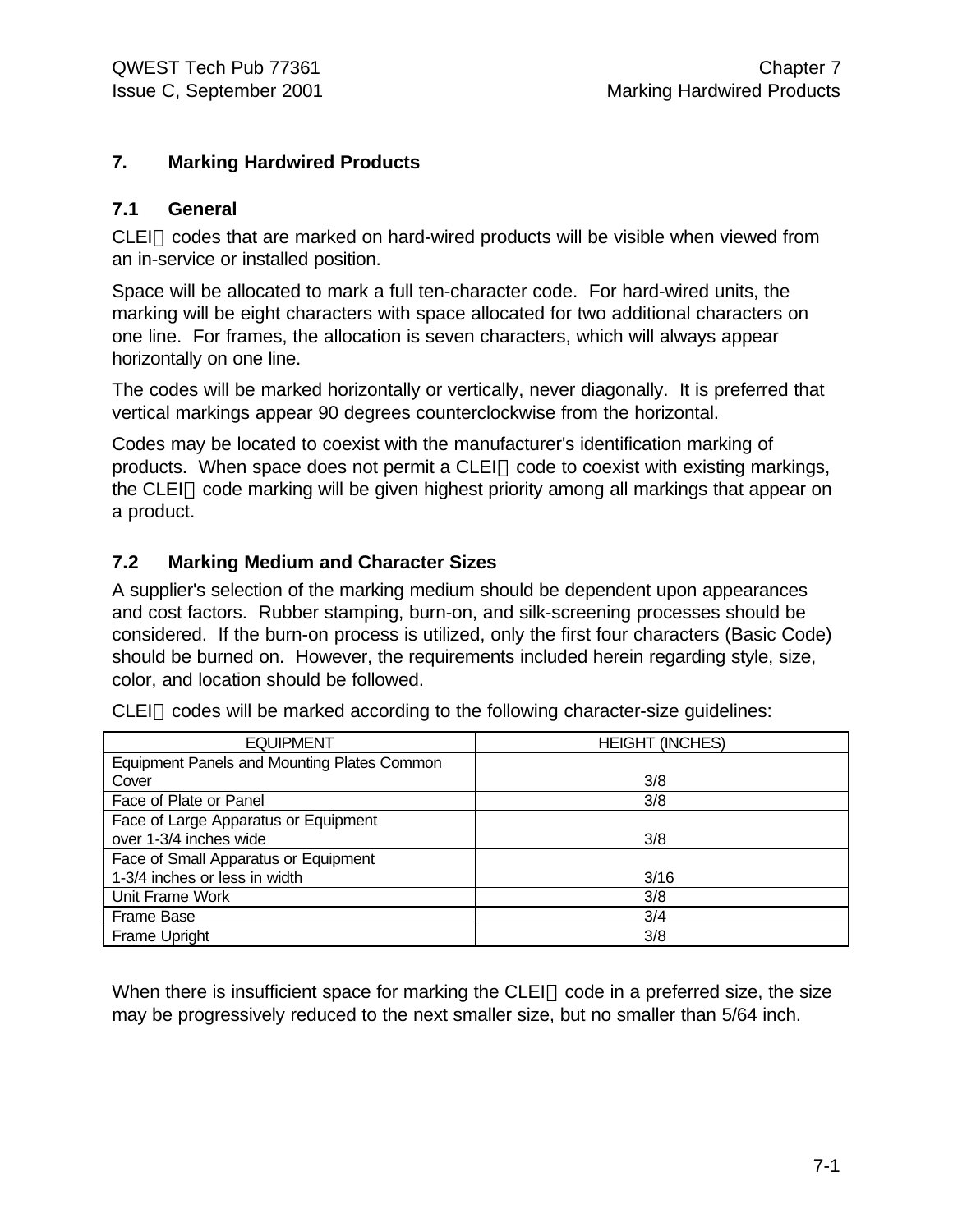## **7.3 Character Type Faces**

The following typefaces, representative items of the Standard American Type Founders, will be employed except that the letter O will be an inverted letter Q. The typographical identification is given for each size. For example, 18-point News Gothic Condensed type is the complete identification of the standard size and style of type having capital letters approximately 3/16 inch high and for convenience referred to as 3/16 inch characters. Lower-case lettering will not be used.

| <b>CHARACTER SIZE</b><br>(HEIGHT IN INCHES) | <b>TYPE FACE</b>                  |
|---------------------------------------------|-----------------------------------|
| 5/16                                        | 8-point News Guide                |
| 1/8                                         | 12-point News Gothic              |
| 3/16                                        | 18-point News Gothic Condensed    |
|                                             | 18-point News Gothic (Silk-Screen |
|                                             | Characters Only)                  |
| 3/8                                         | 36-point News Gothic Condensed    |
|                                             | 36-point News Gothic (Silk-Screen |
|                                             | Characters Only)                  |
| 3/4                                         | 72-point Alternate Gothic No. 1   |

Black ink on light surfaces and white ink on dark surfaces will be used, depending on which gives the better contrast. An exception to this is the use of other colors for important esthetic reasons.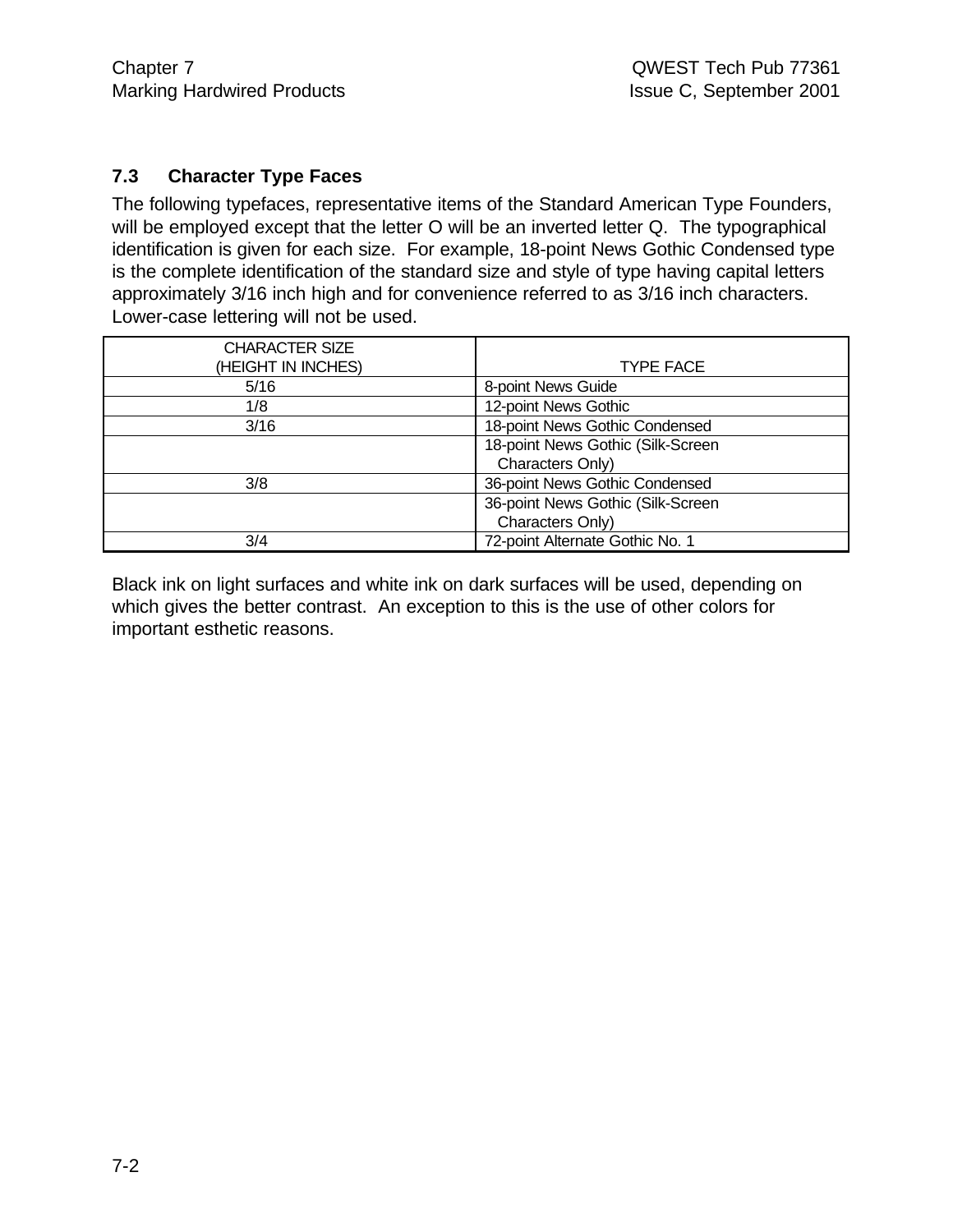## **8. Bar Code Label Application Plug-in Products**

#### **8.1 General**

The affixing of COMMON LANGUAGE<sup>®</sup> bar code labels on plug-in products and portable test equipment is designated as a design requirement that provides for the automatic identification of these products which can be used as input to the various computer-based inventory management and administrative systems residing in QWEST.

The primary label used for this purpose is self-adhering, and its dimensions are 0.4 inch by 1.0 inch. Information on the label consists of a number, i.e., equipment catalog item number, binary-coded into bars for electronic scanning using a portable scanning device, and its related CLEI™ code in human-readable form.

#### **8.2 Supplier Generic Label Requirements**

Telcordia Technical Reference TR-TAP-000383 Generic Requirements for COMMON LANGUAGE<sup>®</sup> Bar Code Labels, provides the requirements for a primary pressure-sensitive adhesive-backed label type with both a binary code and an alphanumeric code readable on the face. This Technical Publication also provides the requirements for other label types that may be substituted for the primary labels. The conditions for their use are described in paragraphs 8.11 through 8.13.

#### **8.3 Label Placement on Plug-in Units**

A label must be affixed to a plug-in unit to meet the following requirements:

- The label must be affixed on a smooth, flat, clean surface. Affixing of labels over screw heads, minor identifications or protrusions, voids, etc., must always be avoided.
- The label must be located on a plug-in so that it can be electronically scanned and read when the plug-in is inserted in its mounting, (i.e., its "in-service" position).
- The label must be affixed horizontally or vertically, never diagonally. It is preferred that vertical placement appear 90 degrees counterclockwise form the horizontal.
- There must be no physical obstructions, which could interfere with the wand of a scanning device as it scans the bar code when the plug-in unit is in an "in-service position.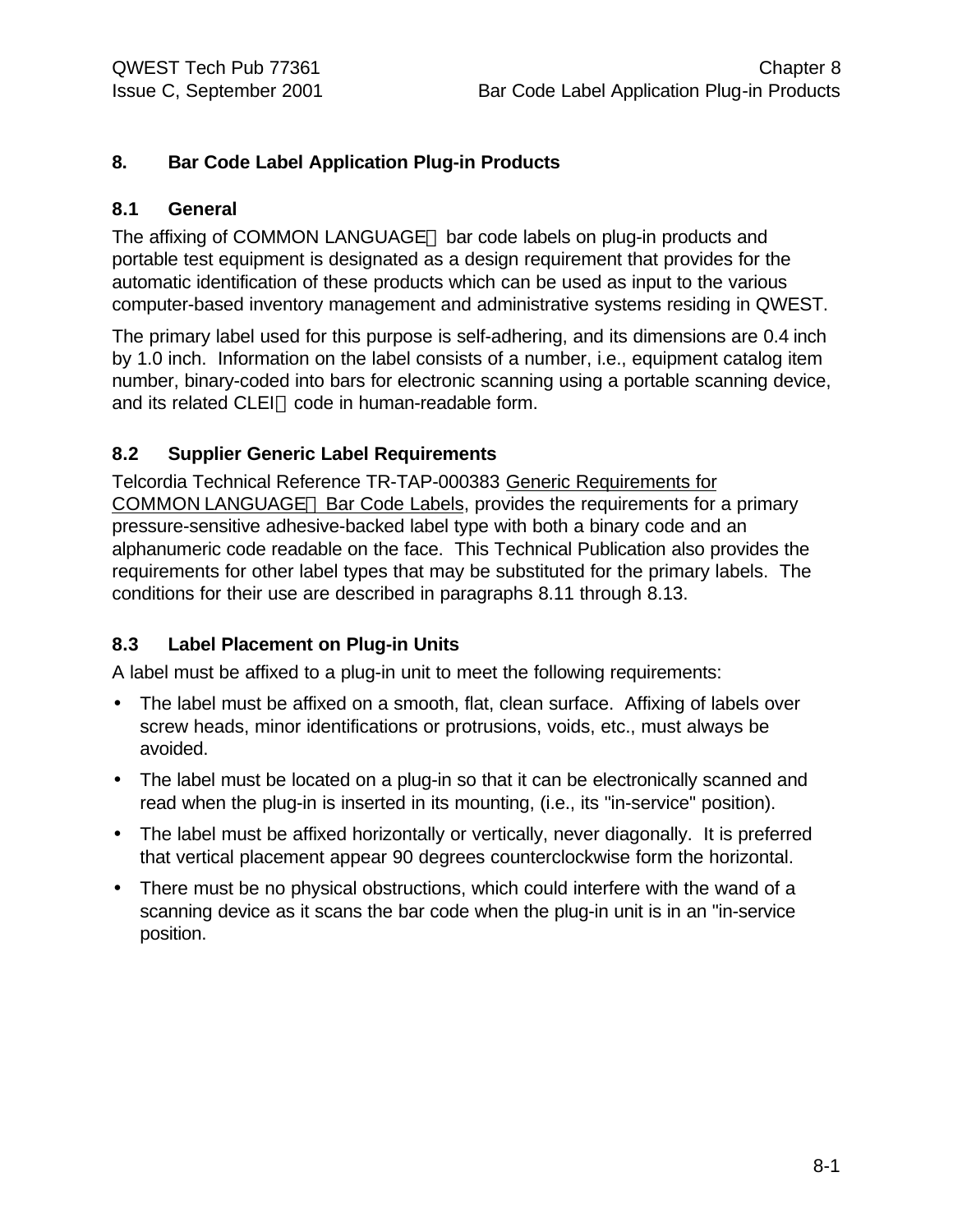- When a plug-in is inserted in its mounting, there must be no obstruction, which will normally cover or hide the label from view. Specifically, the label will not be hidden from view by a designation strip, framework flange, etc. The label must be readily observable by a craftperson engaged in scanning operations in a central office environment.
- **Note:** Some conditions that are found in central office environments which can cause difficulty in the scanning process and which must be considered when placing labels on plug-in units are dim lighting the location of units at below eye level, and, especially, the location of units at above eye level that also require the climbing of ladders to scan the units.
- The COMMON LANGUAGE $\circledast$  bar code label must be given the highest priority among other product markings that appear on the product.

## **8.4 Label Placement on Portable Test Equipment**

A label must be affixed on portable test equipment to meet the following requirements in addition to those for plug-in units as described in paragraph 8.3, bullets 1,3 and 6.

- The label must be readily observable on the equipment and must have no physical obstructions, which would interfere with the wand of a scanning device as it scans the bar code.
- The label must generally be placed in near proximity to the markings the manufacturer shows for product identification.

## **8.5 Label Placement on Plug-on-Plug Modules**

A label will be affixed to an ancillary plug-in module that will be plugged into a basic plugin when the following conditions exist:

- There is no space for a label on the module.
- The module is expected to be provisioned by QWEST and will be included in the company's spares inventory.

There should be no concern by a manufacturer for the visibility of a label affixed to an ancillary plug-in module when it is plugged into a basic plug-in that is in its in-service position.

## **8.6 Waiver of Labeling for Backplane Devices.**

Devices that are used on the rear of equipment frames or shelf units should be verified with QWEST for labeling requirements. Typically, these devices include printed wiring board backplanes, strapping cards, adapter cards, etc. Exempted from this waiver are devices, which meet the same conditions for labeling as shown in paragraph 8.5, bullets 1 and 2.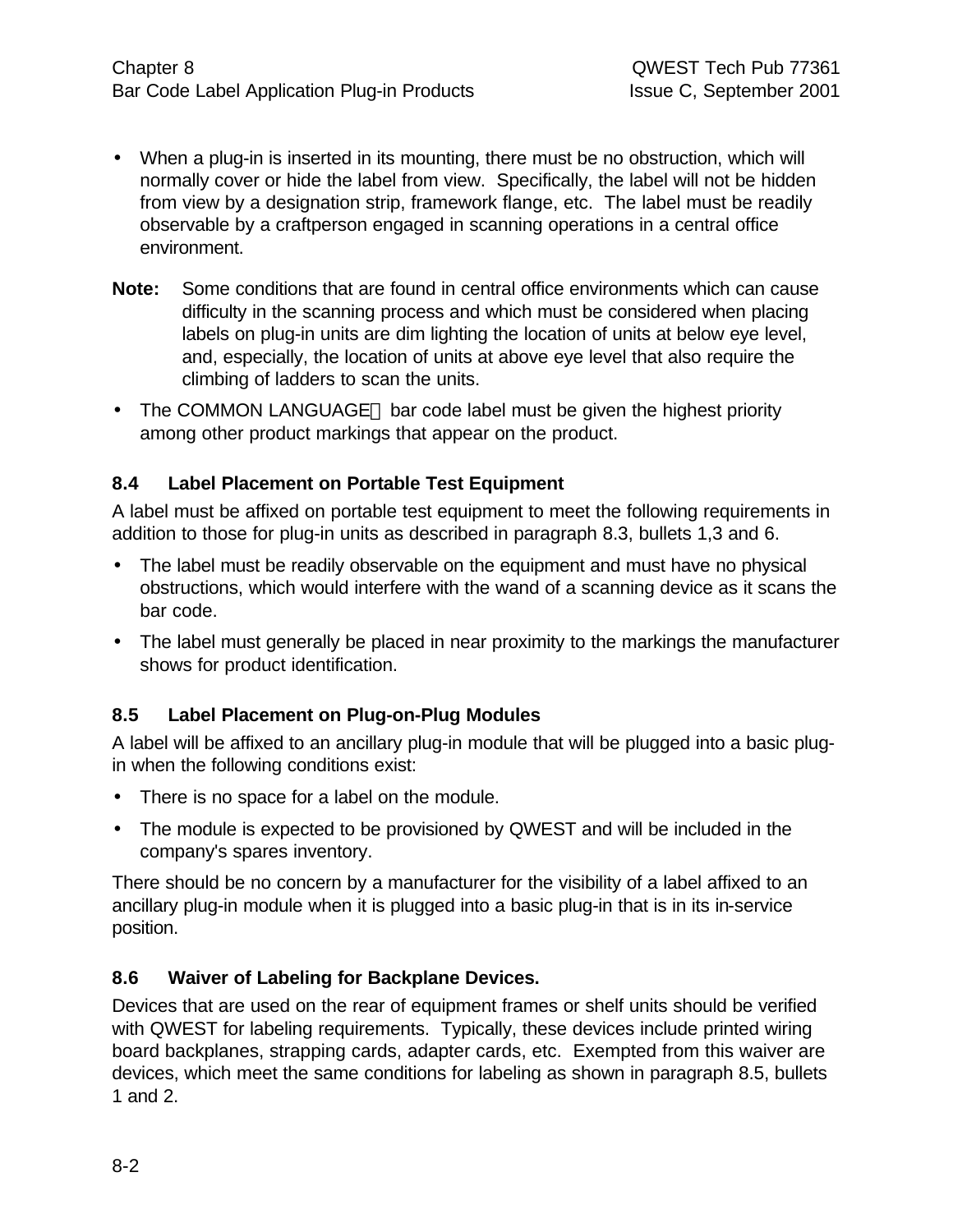#### **8.7 Bar Code Data Development**

The Telcordia Language Standards Division is solely responsible for the development and maintenance of the bar code data used for COMMON LANGUAGE® bar code labels. The data is developed at the time CLEI<sup> $M$ </sup> codes are developed and assigned to a manufacturer's plug-in products or portable test equipment.

Requests for CLEI™code and record development, including bar code data development, will be addressed to the Telcordia Language Standards Division, as follows:

Telcordia Communications, Inc. Language Standards Division Production Control Room 4C863 444 Hoes Lane, CN-1300 Piscataway, New Jersey 08854-4182

Requests must be submitted in conformance with the guidelines described in Telcordia Technical Reference TR-ISD-000325, Equipment Information Required From Suppliers for Operation Systems.

#### **8.8 Product Manufacturing and Design Changes Affecting Bar Code Data**

When a change in the design of a plug-in, or a portable test equipment item, or in the manufacturing process, is effected, whether minor or complex, a request for code development will be submitted to Telcordia's Language Standards Division for code review and possible label data changes. Because relevant CLEI™ code and bar code number may change, labels manufactured for a specific generation or vintage of product must not be affixed to a subsequently changed product except when it is indicated as acceptable in an appropriate Telcordia bar code data document.

A CLEI<sup>IM</sup> code and bar code number for a plug-in item is changed when:

- A changed Plug-in is not bi-directionally interchangeable, physically, functionally, or electrically, with its predecessor, or
- A product's identification e.g., part number and/or secondary identifiers such as issue, series, vintage, etc., changed, or
- A manufacturer's company name is changed, or
- A change is implemented on a class A basis. See QWEST Technical Publication 77354, Guidelines for Product Change Notices, for a description of a Class A change.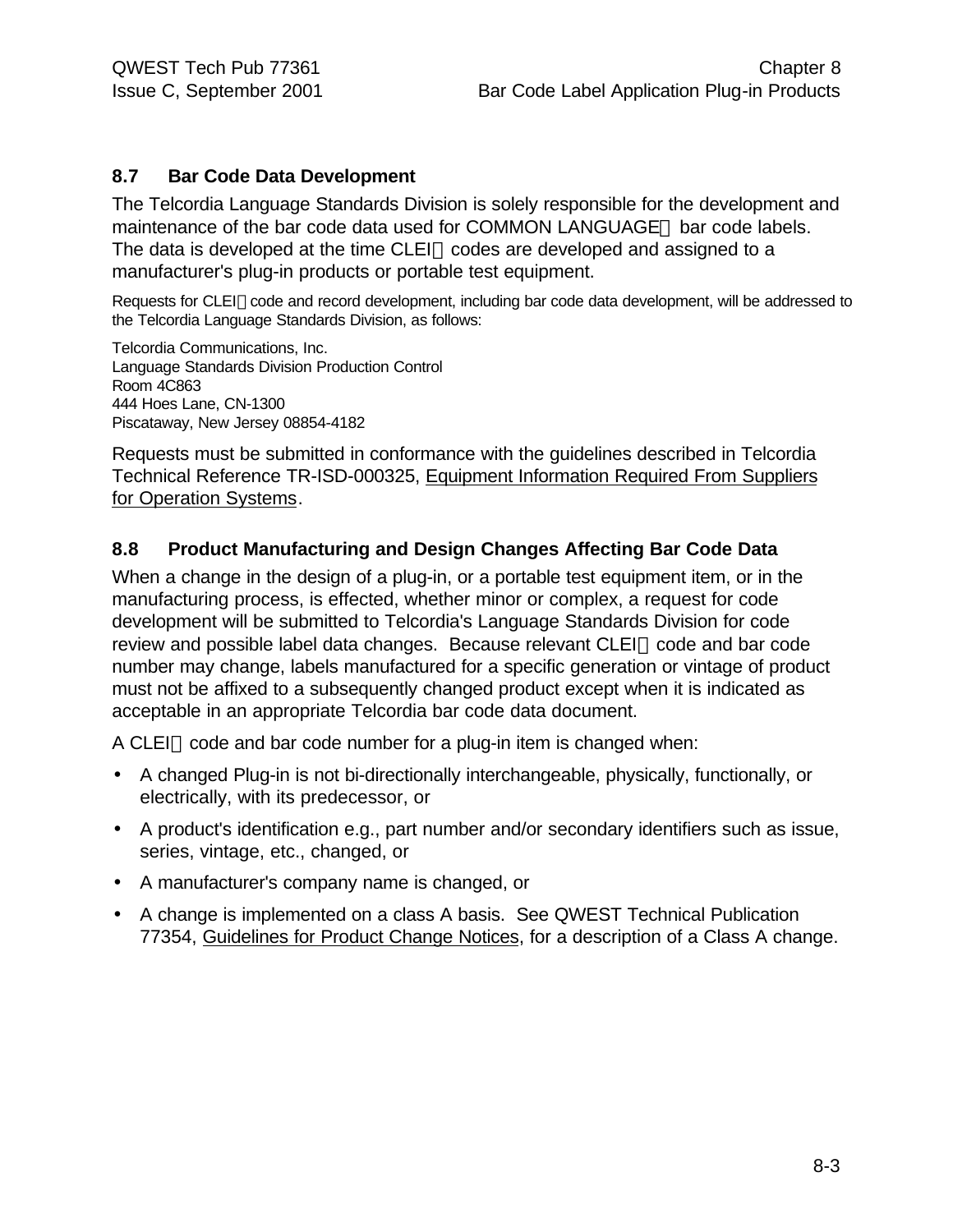## **8.9 Bar Code Data Reports**

Telcordia Communications Research normally provides bar code data to a supplier upon satisfactory completion of a request. The data is provided showing the supplier's product identifier cross-referenced to an assigned CLEI™ code and bar code number to be binary-coded in the bars shown on a label.

In addition bar code data is available in a series of Telcordia BR-795-301-XXX practices on Microfiche. Data is provided for three categories of product labeling capabilities.

- Products that can be labeled.
- Products that cannot be labeled.
- Products that require decisions whether they can or cannot be labeled.

The data is provided in a variety of sorted sequences, as well, e.g., by CLEI<sup>TM</sup> code, by ECI number, by manufacturer and product identifier. A description of each BR-795-301- XXX practice may be found in BR-795-000-000, Numerical Index-Division 795.

Special reports containing bar code data are also available on paper copy. Information for acquiring special reports or BR 795-301-XXX practices may be obtained by addressing a request to:

District Manager Marketing and Customer Support-Language Standards Division Room 4C863 444 Hoes Lane, CN-1300 Piscataway, New Jersey 08854-4182

#### **8.10 CLEIä-Coded Products Lacking Bar Code Label Data**

Some plug-in or portable test equipment items, assigned  $CLEI^{\pi}$  codes prior to the establishment of bar code labeling as a design requirement and still being manufactured, may require the development of bar code data. Lists of these items are shown in Telcordia practices BR 795-301-008 and BR 795-301-009 (see paragraph 8.9).

The manufacturer will send a written request for the development of bar code data for these items to the address shown in paragraph 8.7. The request will contain the following information:

- The manufacturer's product identifier, including manufacturing vintage information.
- $\bullet$  The CLEI<sup>TM</sup> code assigned to the unit.
- The type label (A, B, D or E) that will be affixed to the unit. See Telcordia Technical Reference TR-TAP-000383 for a description of each label type.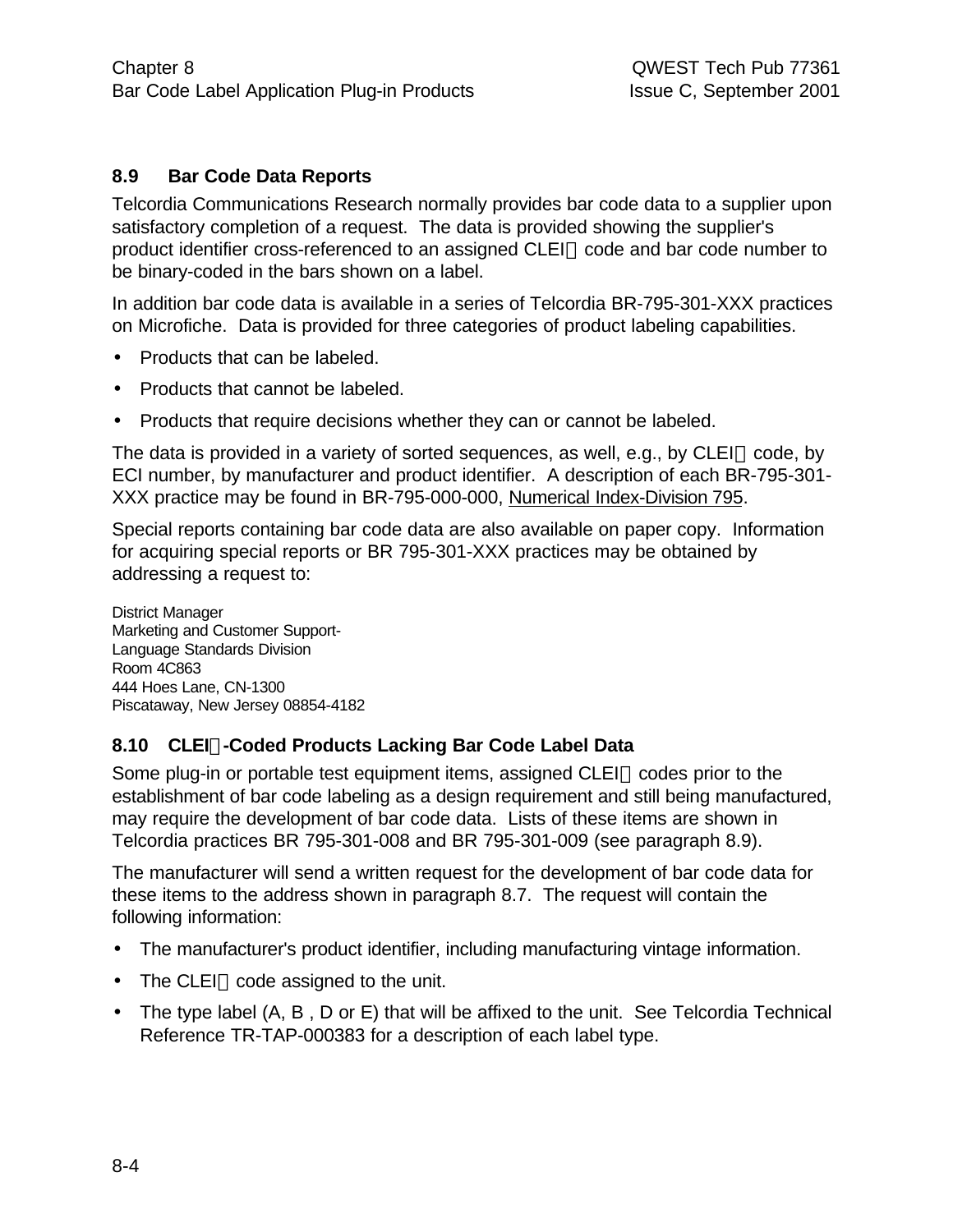## **8.11 Use of "Write-On" Labels**

Once a product has been marked with a bar code label, the labeling process will be continued through all subsequent design and manufacturing changes. Occasionally, the interval between the manufacture of a previously  $CLEI^{m}$ -coded design and a new design may prevent the timely availability of new labels for the changed product. In the interim, when an appropriate label is not available, a "write-on" label marked with both the newly assigned CLEI<sup>TM</sup> code and the first six digits of the bar code number will be affixed to the item. The bar code number will be shown separately above the CLEI<sup> $M$ </sup> code. This procedure allows a QWEST craftsperson to key this data into the scanning device manually during inventory. Only "write-on" labels meeting the requirements of Telcordia Technical Reference TR-TAP-000383 will be used for this purpose.

CLEI<sup>TM</sup> codes and bar code number may be hand printed on "write-on" labels using a permanent black marking pen or equivalent. Lettering will conform with American National Standard X3.45-1974 and will be a minimum 5/14 inch in height. As a preferable alternate to hand printing, CLEI™ codes and bar code numbers may be machine printed or stamped on "write-on" labels. Lettering should be black; the character set would be OCR-B in accordance with American national Standard X3.49-1975, except that the letter O should be an inverted letter Q, and should be a minimum 5/64 inch in height. The inks used for this purpose will produce lettering, which is permanent (nonfading) and nonsmudging.

#### **8.12 Use Slit Labels**

It is preferable to use only the 0.4-inch by 1.0-inch standard label for label-affixing purposes and products will be designed to accept this label. However, some variations to this desired approach are permissible and are described in paragraph B.

Telcordia Technical Reference TR-TAP-000383 provides for slit label, identical in general design to the standard 0.4 inch by 1.0-inch bar code label except it is die-cut through the center of the 0.4-inch height. This results in the bar code being shown on one half and the CLEI<sup>TM</sup> code on the other.

## **8.13 Use of Special Design Labels**

Telcordia Technical Reference TR-TAP-000383 provides requirements for labels incorporating a standard 0.4-inch by 1.0 inch bar code label in a label of optional larger size graphic content. This allows a manufacture to accommodate additional desired marking in a common label for single label applications.

**Note:** TR-TAP-000383 specifies as requirements for bar code label design unique materials, printing, adhesive, and optical properties. There will be no variations except by reissue of TR-TAP-000383.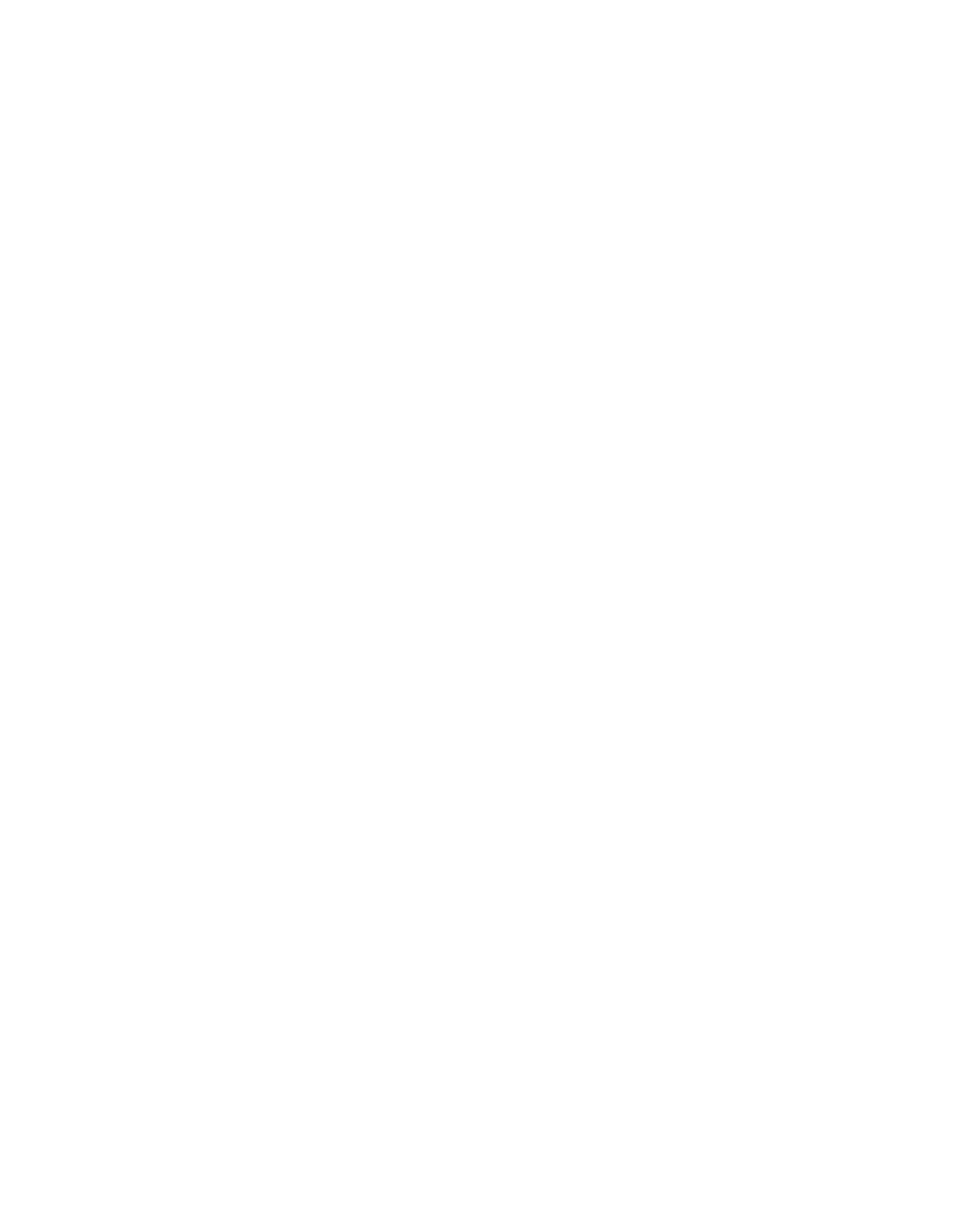## **9. Marking Products Returned For Repair**

Products that are returned for repair will be marked with the appropriate CLEI<sup>TM</sup> code or bar code label if not already marked. The method and location of marking will be consistent with similar products already marked and/or following the requirements outlined in Section 7.0 or 8.0 of this publication. If the product is already marked but the method and/or location of the marking does not conform to the requirements, the existing  $CLEI<sup>TM</sup> code marking or bar code label will be removed and the new code (or label) will$ be marked on the product. Areas where markings have been removed will be restored to be discernible with other unmarked and similar areas of the product.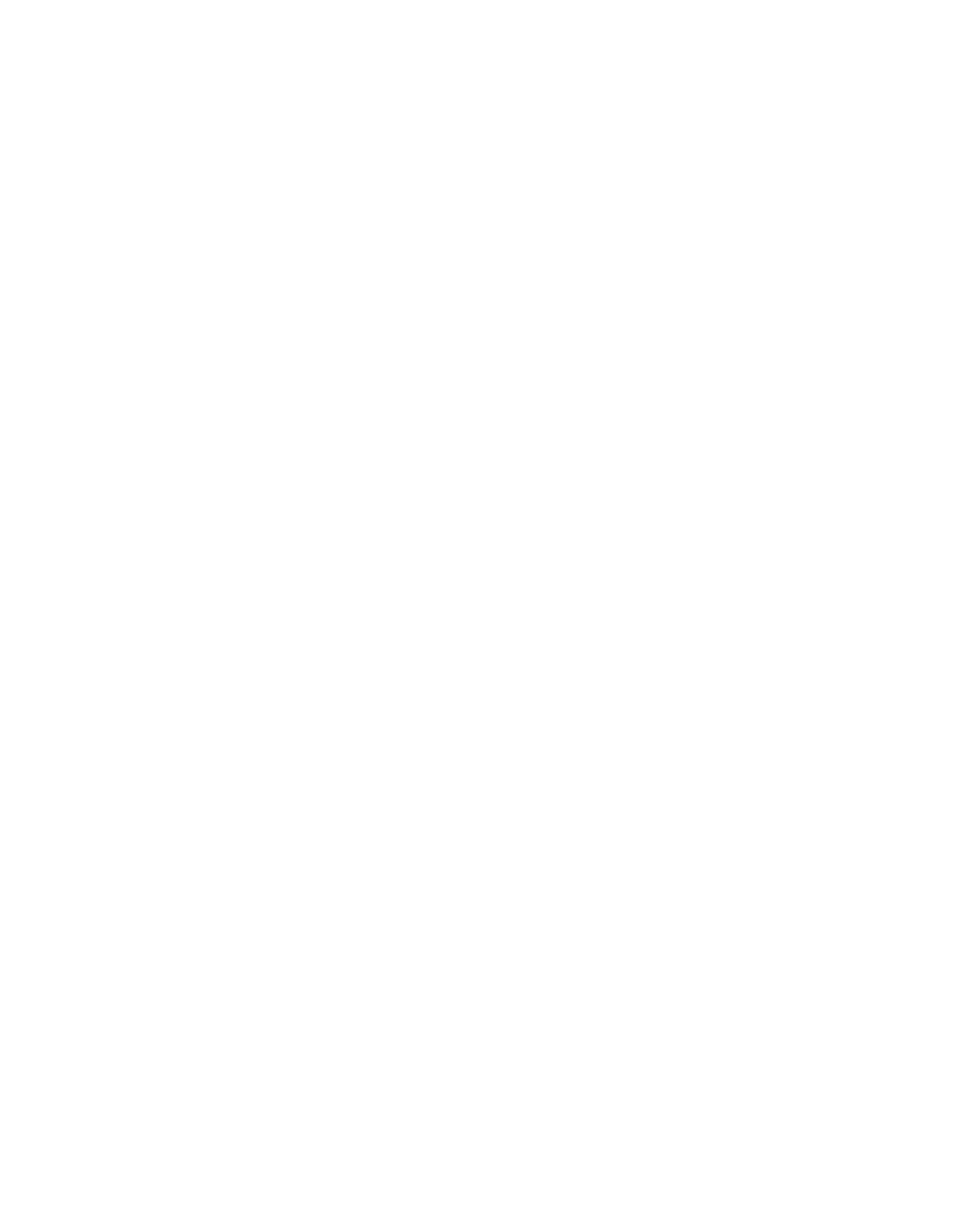#### **10. Marking Containers**

The product identification information marked on product shipping containers will be complete. This includes any modification data that indicates the factory has applied the latest product change as detailed on manufacturing drawings or other related documentation.

All markings will be 1/4 inch minimum characters (except shipping label). Containers for hard-wired equipment will be marked with only the first eight characters of the CLEI<sup>TM</sup> code. Shipping containers for frames will be marked with only the first seven characters of the CLEI<sup>M</sup> code. CLEI<sup>M</sup> codes will be marked horizontally without any intervening spaces between code characters.

Each individual package containing a plug-in item, whether the item is labeled or not, will be affixed with an appropriate code bar label. Bar code data for package labels is provided in Telcordia practices BR 795-301-006 and BR 795-301-007, for plug-in items designated as not capable of being labeled.

The outside of the container in which the product is packed for shipment will show the following marking information on one end or side of each individual package and of each carton containing multiple individual packages: quantity, manufacturer's product  $id$ entification code (model or part number), descriptive title,  $CLEI^{\pi}$  code, manufacturer's name and/or trademark, and gross weight in pounds; for example:

ONE-- 22Hasxxx19-3 AMPLIFIER (Manufacturer's name and/or trademark) Gross Weight 2 lbs.

Containers containing different-coded products will be marked with the quantity of each product and its associated CLEI™ code or bar code label.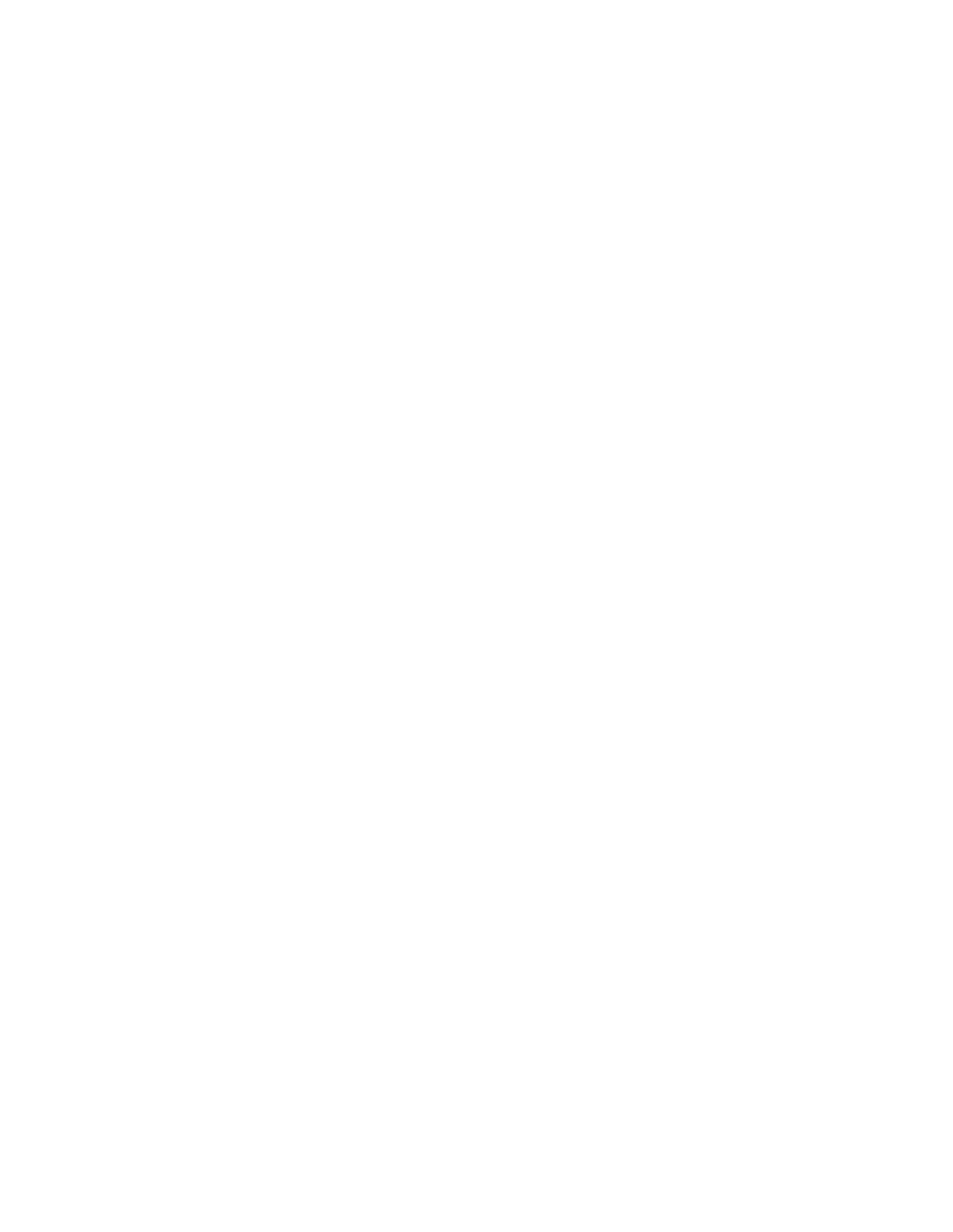#### **11. Definitions**

#### **11.1 Acronyms**

| <b>ANSI</b> | American National Standards Institute            |
|-------------|--------------------------------------------------|
| CLEI™       | <b>COMMON LANGUAGE® Equipment Identification</b> |
| <b>COE</b>  | <b>Central Office Equipment</b>                  |
| <b>CPR</b>  | <b>Continuing Property Record</b>                |
| <b>DCPR</b> | <b>Detailed Continuing Property Record</b>       |
| <b>ECIR</b> | Equipment Catalog Item Records                   |
| <b>FCC</b>  | <b>Federal Communications Commission</b>         |
| <b>IRM</b>  | Information Resource Management                  |
| <b>USOA</b> | Uniform System of Accounts                       |

#### **11.2 Glossary**

#### **Bar Code Number**

A bar code equivalent of nine characters consisting of a six-digit number followed by two dashes and a parity character (for code 11 labels only; for code 39, just the six digit numbers). Each code number is correlated with a unique CLEI™ code on a one-to-one basis.

#### **Character**

A code position within a data element.

#### **Circuit Assignment**

A QWEST function resulting from a request for communications service, or a circuit design, that lists, reserves, or designates the facilities and equipment, and/or frequency that is to be used for a particular type of communications service and/or interface.

#### **Circuit Detail**

Circuit design data.

#### **Circuit Layout**

A preliminary final QWEST drawing or grouping of assigned facilities and equipment, with related information pertaining to transmission requirements, etc., for a particular type of communications service.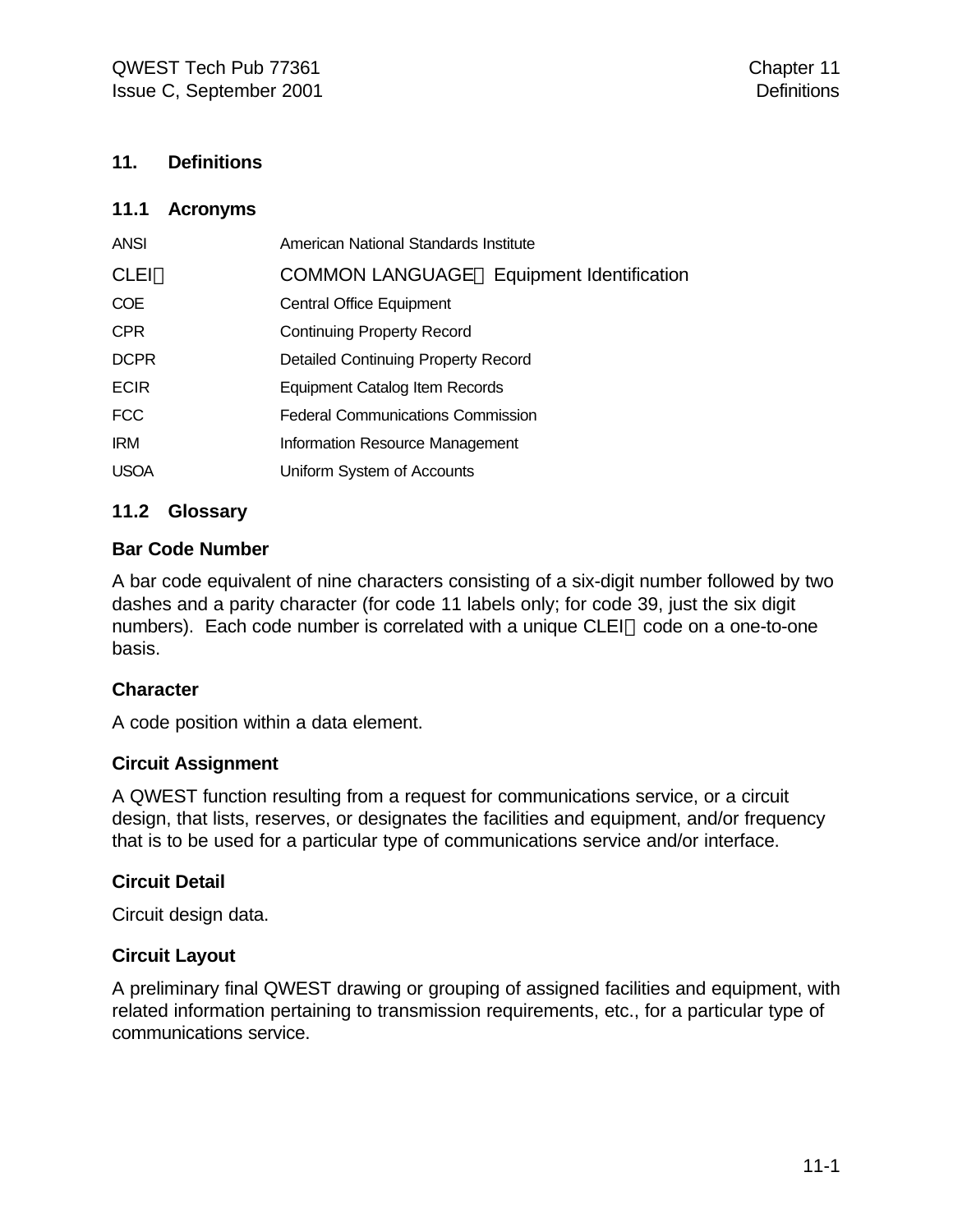## **Containing Property Record**

Any entry in the catalog of central office property record items (Detailed Continuing Property Record Catalog) that classifies equipment by equipment type, e.g., plug-in, hardwired, etc. CPRs are used to track investment if an item is of a capital nature.

#### **Data Element**

A uniquely named and defined category of data.

#### **Frame Equipment**

A structural unit of hardware that contains smaller units of hardware.

#### **Hardwired Equipment, Product, or Units**

Equipment mounted in an equipment frame and cabled to a distribution or terminating point, or wired to another unit.

#### **Lead Set**

Leads which are externally connected to a wired equipment unit but are identified as pertinent to the application of the unit in QWEST circuit assignment and design.

#### **Non-record-Type Optional Features**

Those options for which QWEST office wiring list records need not be maintained. Examples of these are (a) Straps or cross-connections required to make effective certain features which are subject to change by the operating personnel to meet the requirements of changes in circuit assignment or varying service conditions, (b) Strapping of components to give certain filament voltage, tone intensity, transmission loss, percent break or pulse speed, change in timing, compensation for trunk loop resistance, change in gain repeater, etc., and (c) Connection to transformer windings to convert from a high to a low trunk impedance or vice versa.

#### **Plug-In**

Defined for QWEST property record treatment purposes as apparatus or equipment that is connected to a mating circuit element item by jack- and plug-type connectors, spade clips on wires, eyelets and screws, spring or screw-down devices that permit quick connection, or other friction-type contacts. Items that are basically plug-ins but which are connected to other items by one or more soldered (or wire wrapped) connections are not generally classified as plug-ins.

#### **Provisioning**

The operations necessary to respond to service orders, trunk orders, and special service circuit orders and to provide the resources necessary to fill these orders. It includes forecasting, planning, construction and installation of facilities, preparing and responding to orders, and maintenance of facilities.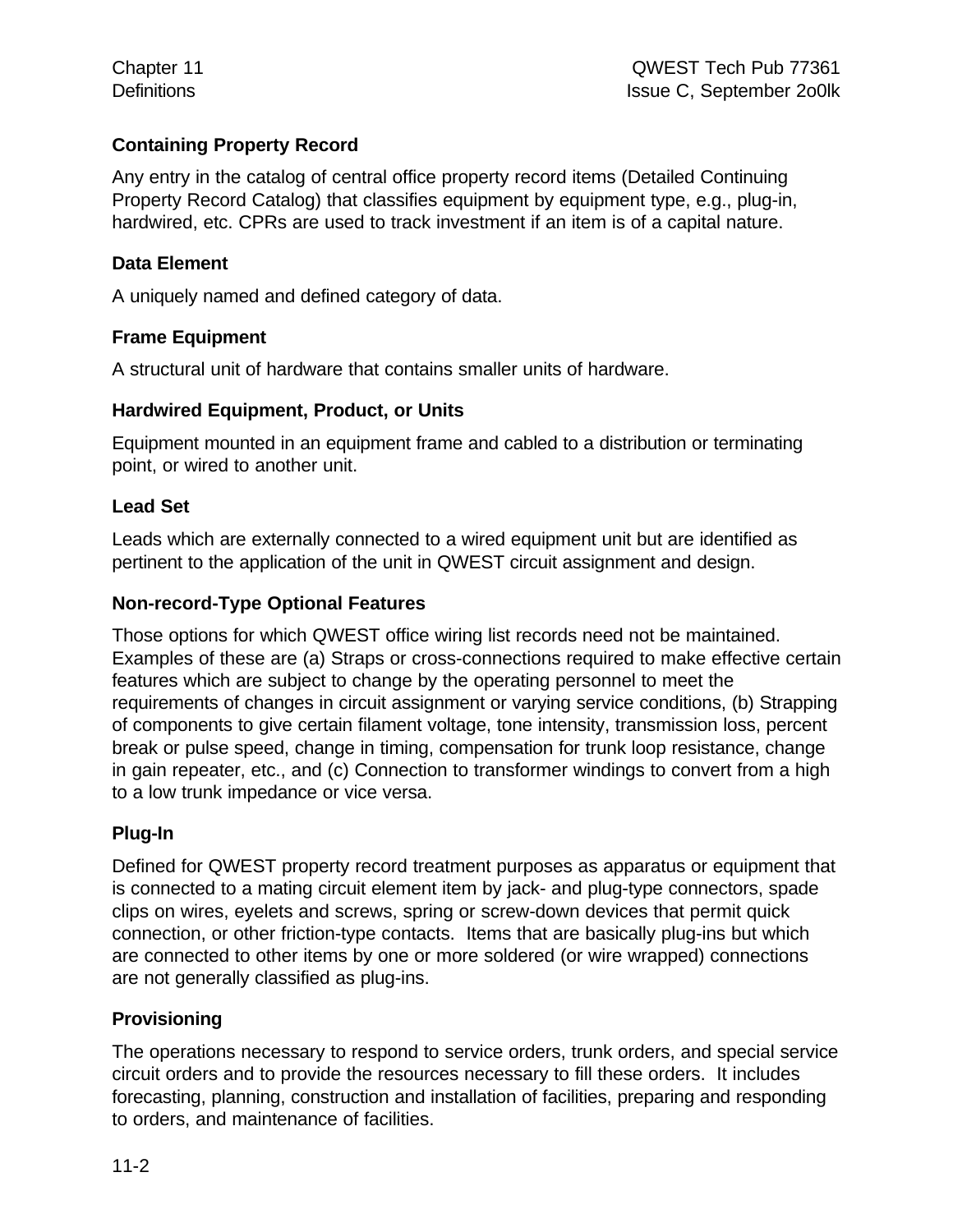## **Trunk Relay**

A circuit interface, part of a switching system, associated with the connection of a trunk to the switching system.

#### **Vintage**

A period of manufacture of a product. It refers to the specific version (list, issue, modification, etc.) of a unit and embodies a unique combination of circuit features, wiring and hardware arrangement.

## **Wand Scanning**

A method of electronically reading bar code labels. The device used for this purpose consists of a light pen wand scanner attached to a portable recognition and memory unit.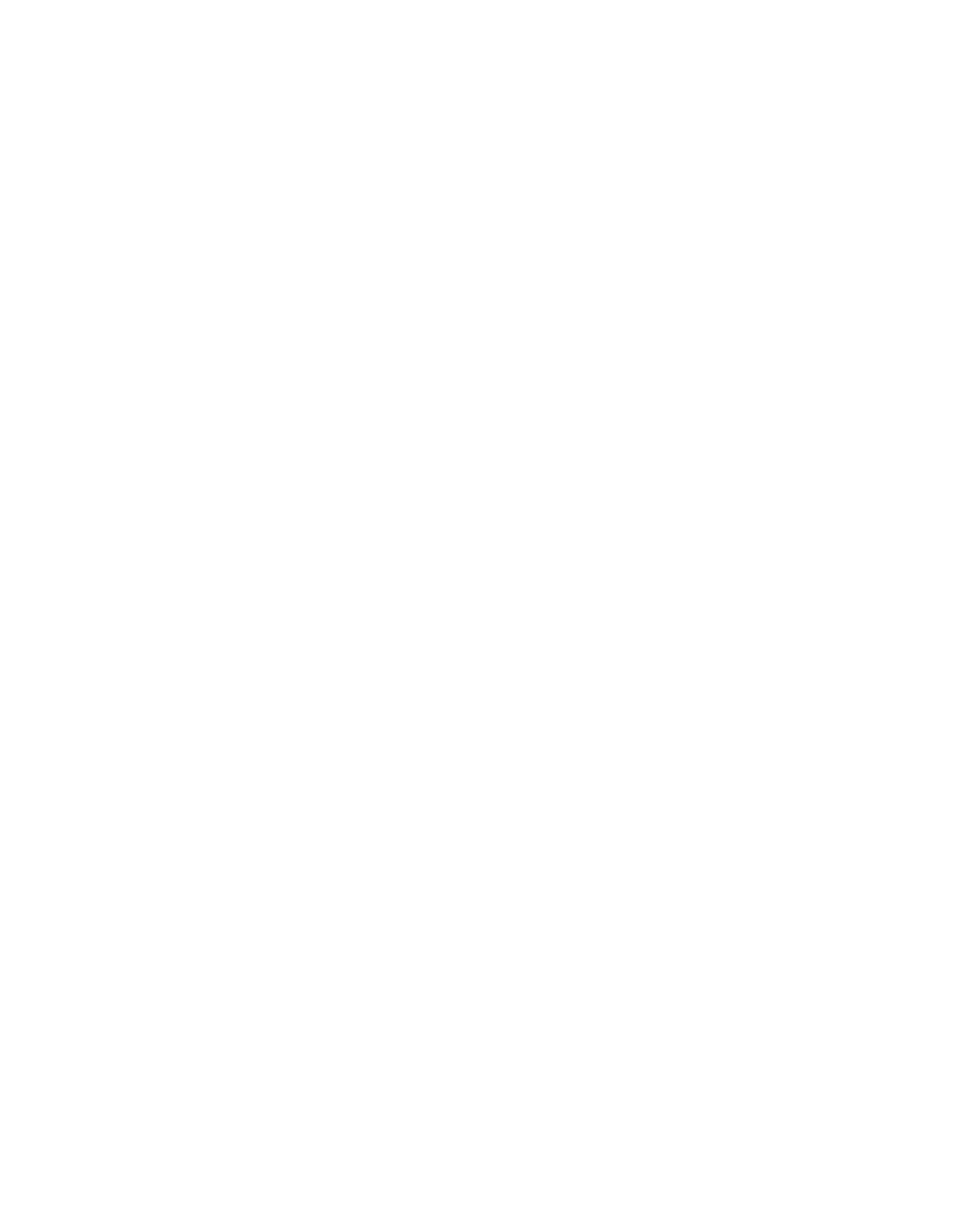#### **12. References**

#### **12.1 QWEST Publications**

PUB 77354 Guidelines for Product Change Notices, Issue G, September 2001,

#### **12.2 Miscellaneous Publications**

TR-ISD-000325 *Equipment Information Required for Suppliers for Operations Systems*

#### **12.3 Document Ordering Information**

All documents are subject to change and their citation in this document reflects the most current information available at the time of printing. Readers are advised to check status and availability of all documents.

Those who are not QWEST employees may order;

American National Standards Institute (ANSI) documents from:

American National Standards Institute Attn: Customer Service 11 West 42nd Street New York, NY 10036 Phone: (212) 642-4900 Fax: (212) 302-1286

ANSI has a catalog available which describes their publications.

Telcordia documents from:

Telcordia Customer Relations 8 Corporate Place, PYA 3A-184 Piscataway, NJ 08854-4156 Fax: (908) 336-2559 Phone: (800) 521-CORE (2673) (U.S. and Canada) Phone: (908) 699-5800 (Others) Web: www.telcordia.com